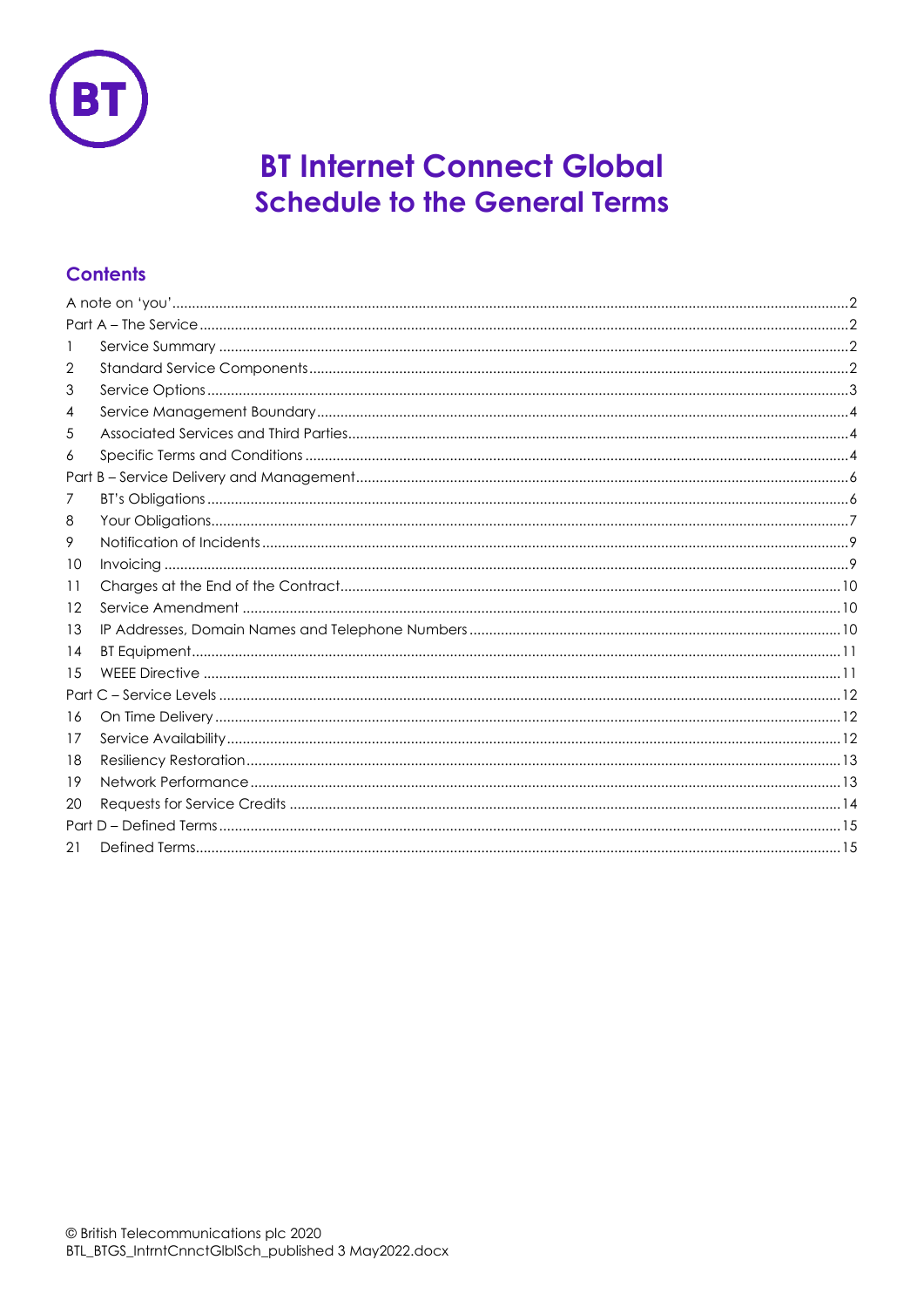

#### <span id="page-1-0"></span>**A note on 'you'**

'You' and 'your' mean the Customer.

Phrases that refer to 'either of us', 'either one of us', 'each of us', 'both of us', 'one of us' or 'we both' mean one or both Parties, whichever makes sense in the context of the sentence.

# <span id="page-1-1"></span>**Part A – The Service**

#### <span id="page-1-2"></span>**1 Service Summary**

BT will provide you with a right to access and use the robust, reliable, high performance, managed global Internet access, comprising:

- 1.1 the Standard Service Component; and
- 1.2 any of the Service Options that are selected by you as set out in any applicable Order,

#### (the "**Service**").

1.3 The Service is designed to connect Sites to the Internet, from branch offices to data centres, and to facilitate applications such as e-mail, access to the Internet and intranet and/or extranet deployment.

#### <span id="page-1-3"></span>**2 Standard Service Components**

BT will provide you with all of the following standard service components in accordance with the details set out in any applicable Order:

#### 2.1 **Access Line and Port**

- 2.1.1 BT or BT's agent will connect Site(s) to an Internet Point of Presence ("**PoP**") using the Access Line and type of Port set out in the Order.
- 2.1.2 The Access Line option(s) available at a Site will vary according to the location of the Site, but will include one or more of the following:
	- (a) Leased Line Access;
	- (b) Ethernet Access Line;
	- (c) your existing Access Line.
- 2.1.3 Port speeds available at an Internet PoP may vary.

#### 2.2 **IP Address Allocation and management**

- 2.2.1 BT will manage the IP Addresses used with the Service.
- 2.2.2 You will specify in the Order whether you:
	- (a) will use your existing IP Addresses with the Service; or
	- (b) require IP Addresses to be allocated by BT.

## 2.3 **Static or Dynamic Routing**

- 2.3.1 You will specify in the Order whether communication between your network into the Internet will be static or dynamic (using BGP routing).
- 2.3.2 If you specify dynamic BGP routing with the Service, the Service will require the use of an Autonomous System Number ("**ASN**") to be used with it, you will specify in the Order whether you will use:
	- (a) your existing Public or Private ASN; or
	- (b) a Private ASN assigned by BT.

#### 2.4 **Domain Name System ("DNS") Service**

BT will:

- 2.4.1 provide a caching DNS server to hold a number of frequently used DNS entries used by the Customer, to enable faster resolving of host names and IP Addresses.
- 2.4.2 configure BT's servers to enable Reverse DNS resolution for you, if your IP Addresses are allocated by BT as part of the Service.

#### <span id="page-1-5"></span><span id="page-1-4"></span>2.5 **Performance Reports**

- 2.5.1 BT will make reports available identifying the performance of the BT Network between PoPs selected by BT. The performance parameters that can be viewed by you include the following:
	- (a) core network performance (including Port utilisation, Round Trip Delay, packet drops or discards); (b) your Port performance (including Port utilisation, throughput, packet drop or discard, packet errors for average and peak values, inbound and outbound),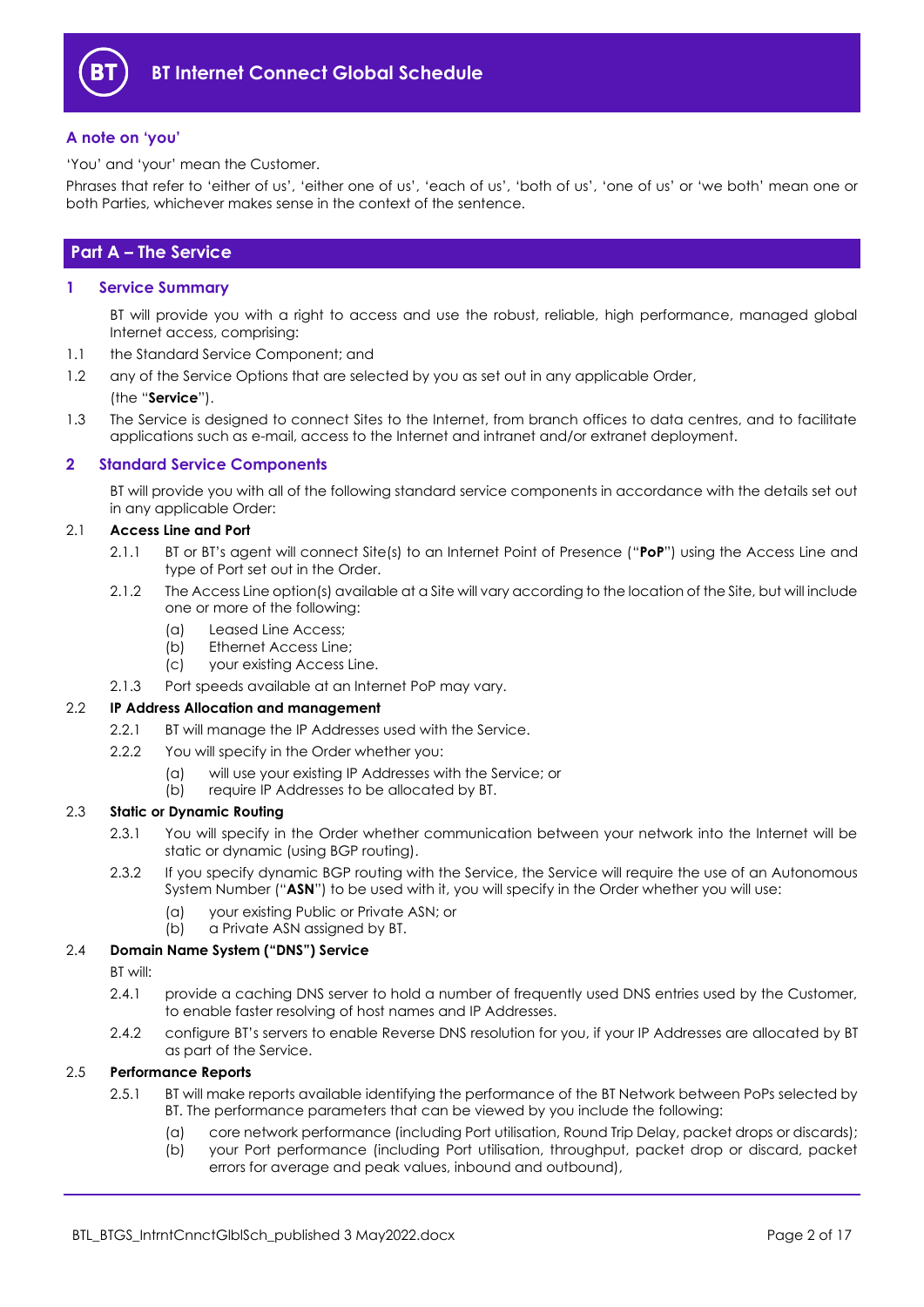

("**Internet Access Network Performance Reports**"). This service might not be available in certain locations.

- 2.5.2 The Internet Access Network Performance Reports are available via a web portal which can be accessed via the online global portal using the following website address: [https://www.globalservices.bt.com/uk/en/my\\_account](https://www.globalservices.bt.com/uk/en/my_account)
- 2.5.3 BT will update the information contained in the Internet Access Network Performance Reports periodically.

#### <span id="page-2-0"></span>**3 Service Options**

BT will provide you with any of the following Service Options that are selected by you as set out in any applicable Order ("**Service Options**") and in accordance with the details set out in that Order:

## 3.1 **Additional Domain Name System ("DNS") Service**

- 3.1.1 BT will host your registered Domain Name as primary and/or secondary as set out below if you select one of the following as a Service option:
	- (a) secondary DNS: BT will host your registered Domain Name on BT's server(s).
	- (b) both primary DNS and secondary DNS: BT will host your primary DNS and secondary DNS server(s) on two geographic locations to maximise resilience of the DNS Service.

#### <span id="page-2-1"></span>3.2 **Access Line Resilience**

3.2.1 BT will provide a second Access Line to improve the availability of Internet connectivity at a Site(s), the following options are available:

#### (a) **Secure:**

- (i) BT will provide two separate Access Lines to a Site. BT will connect the two Access Lines to the same PoP.
- (ii) The primary and secondary Access Lines will be either Leased Line or Ethernet Access Line.

# (b) **Secure+**

- (i) BT will provide two separate Access Lines to a Site. BT will connect the two Access Lines to separate PoPs.
- (ii) The primary and secondary Access Lines will be either Leased Line or Ethernet Access Line.
- 3.2.2 Not all Service options are available at all Sites.
- 3.2.3 The following configuration options are available for the Access Lines:
	- (a) Failover BT or BT's agent will configure the secondary Access Line as a backup to the primary Access Line, if the Primary Access Line fails traffic will route via the Secondary Access Line; or
	- (b) Load balancing BT or BT's agent will configure the secondary Access Line for dual running with the primary Access Line. If one Access Line fails, subject to sufficient capacity being available on the other, traffic can flow over the other.
	- (c) For both (a) and (b) above, it is recommended the Port speed for each Access Line are equal.

#### 3.3 **Managed Routers**: (only if BT delivers Access line as part of The Service)

- 3.3.1 BT will:
	- (a) deliver and install the Managed Router(s) at the Site; and
	- (b) conduct acceptance testing of the Managed Router(s) up to layer three of the Open Systems Interconnection reference model and commission it into the Service;
- 3.3.2 A number of maintenance service options are available for Managed Routers. These options vary from country to country and must be selected for each Site and specified in the Order.

#### 3.4 **Customer Equipment (Customer Managed Routers)**

- 3.4.1 If you order a Managed Router with the Service, depending on the location of the Service, you will receive LAN port from NTE equipment to your network or equipment:
	- (a) as port based service; or
	- (b) a VLAN aware service (BT will provide a VLAN ID as part of the Service Delivery. You will need to support/manage the VLAN tagging on your own managed router at this point). You will not be able to see VLAN management if BT is delivering the Service using Managed Router.

#### <span id="page-2-2"></span>3.5 **Burstable Bandwidth**

- 3.5.1 If you order Burstable Bandwidth as part of the Service, BT will provide a Port and Access Line to enable a higher speed than your sustained bandwidth requirement. This option is not available in all locations.
- 3.5.2 The monthly Port charge for Burstable Bandwidth will be calculated by determining sustained bandwidth for each Port. The calculation of sustained bandwidth will be based on the industry standard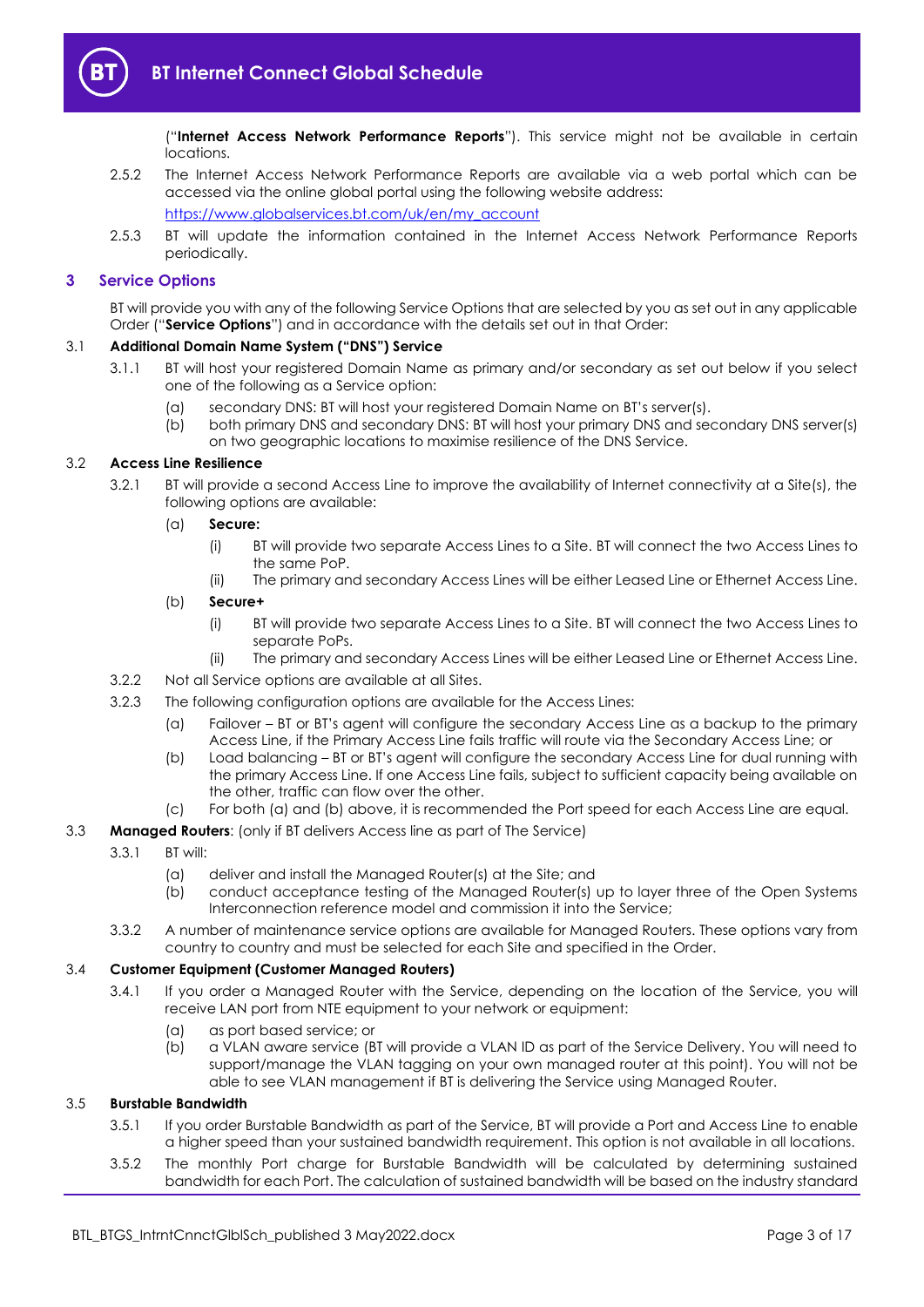

95th percentile of sustained utilisation, where the highest 5% of traffic will be excluded and the billing will be based on the next value measured.

3.5.3 Reports will be made available through the online portal in accordance with Paragraph [2.5.](#page-1-4)

#### <span id="page-3-3"></span>3.6 **Multi-Service Access**

- 3.6.1 Multi-Service Access is an option that provides both Internet Connect Global and BT's MPLS based data VPN service known as IP Connect Global ("**IP Connect Global**") over the same Access Line, CPE and Port ("**Multi-Service Access**").
- 3.6.2 Subject to BT's confirmation in writing, BT may, in its absolute discretion, provide the Multi-Service Access option to you.
- 3.6.3 All use of the Internet Connect Global service as part of Multi-Service Access is subject to the terms of the IP Connect Global Schedule to the General Terms, which can be found at <https://www.globalservices.bt.com/en/terms-and-conditions> or any other address that BT notifies you of.
- 3.6.4 Internet Connect Global, as part of the Multi-Service Access option, is only available at Sites in countries in which BT provides the Internet Connect Global service.
- 3.6.5 You are responsible for the provision and operation of a firewall to implement your security policies and requirements in relation to the Internet Connect Global service provided through Multi-Service Access. Alternatively, you may choose to order a zone-based firewall or cloud based security configuration within the CPE.
- 3.6.6 The On-Time Delivery Service Level does not apply to the Internet Connect Global service provided as part of the Multi-Service Access feature of the IP Connect Global service.
- 3.6.7 The Availability Service Level does not apply to the Internet Connect Global service provided as part of the Multi-Service Access feature of the IP Connect Global service.
- 3.6.8 The Burstable Bandwidth Service Option is not available with the Multi-Service Access feature.

#### <span id="page-3-0"></span>**4 Service Management Boundary**

- <span id="page-3-4"></span>4.1 BT will provide and manage the Service as set out in Parts B and C of this Schedule and as set out in the Order up to; ("**Service Management Boundary**")
- 4.2 BT will have no responsibility for the Service outside the Service Management Boundary.
- 4.3 BT does not make any representations, whether express or implied, about whether the Service will operate in combination with any Customer Equipment or other equipment and software.
- 4.4 for Service with Managed Routers, the LAN interface on the Managed Router. This includes provision, maintenance and management of all elements up to the Service Management Boundary; and
- 4.5 for Service without Managed Routers, the NTU of the Access Line. This includes provision, maintenance and management of all elements up to the Service Management Boundary.
- 4.6 Your existing Access Line falls outside of the Service Management Boundary.
- 4.7 BT will have no responsibility for the Service outside the Service Management Boundary.
- 4.8 BT does not make any representations, whether express or implied, about the interoperability between the Service and any Customer Equipment.
- 4.9 BT will have no responsibility for the Service (including any responsibility to meet any Service Levels) outside the Service Management Boundary.

#### <span id="page-3-1"></span>**5 Associated Services and Third Parties**

- 5.1 If BT provides you with any service(s) other than the Service, this Schedule will not apply to those service(s) and those service(s) will be governed by their separate terms and conditions.
- 5.2 BT will not be liable for failure to or delay in supplying the Service if another supplier delays or refuses the supply of an electronic communications service to BT and no alternative service is available at reasonable cost.

#### <span id="page-3-2"></span>**6 Specific Terms and Conditions**

#### 6.1 **Minimum Period of Service and Renewal Periods**

6.1.1 Unless one of us gives Notice to the other of an intention to terminate the Service at least 90 days' before the end of the Minimum Period of Service or a Renewal Period ("**Notice of Non-Renewal**"), at the end of the Minimum Period of Service or any subsequent Renewal Period, the Service will automatically extend for the Renewal Period, and both of us will continue to perform each of our obligations in accordance with the Contract.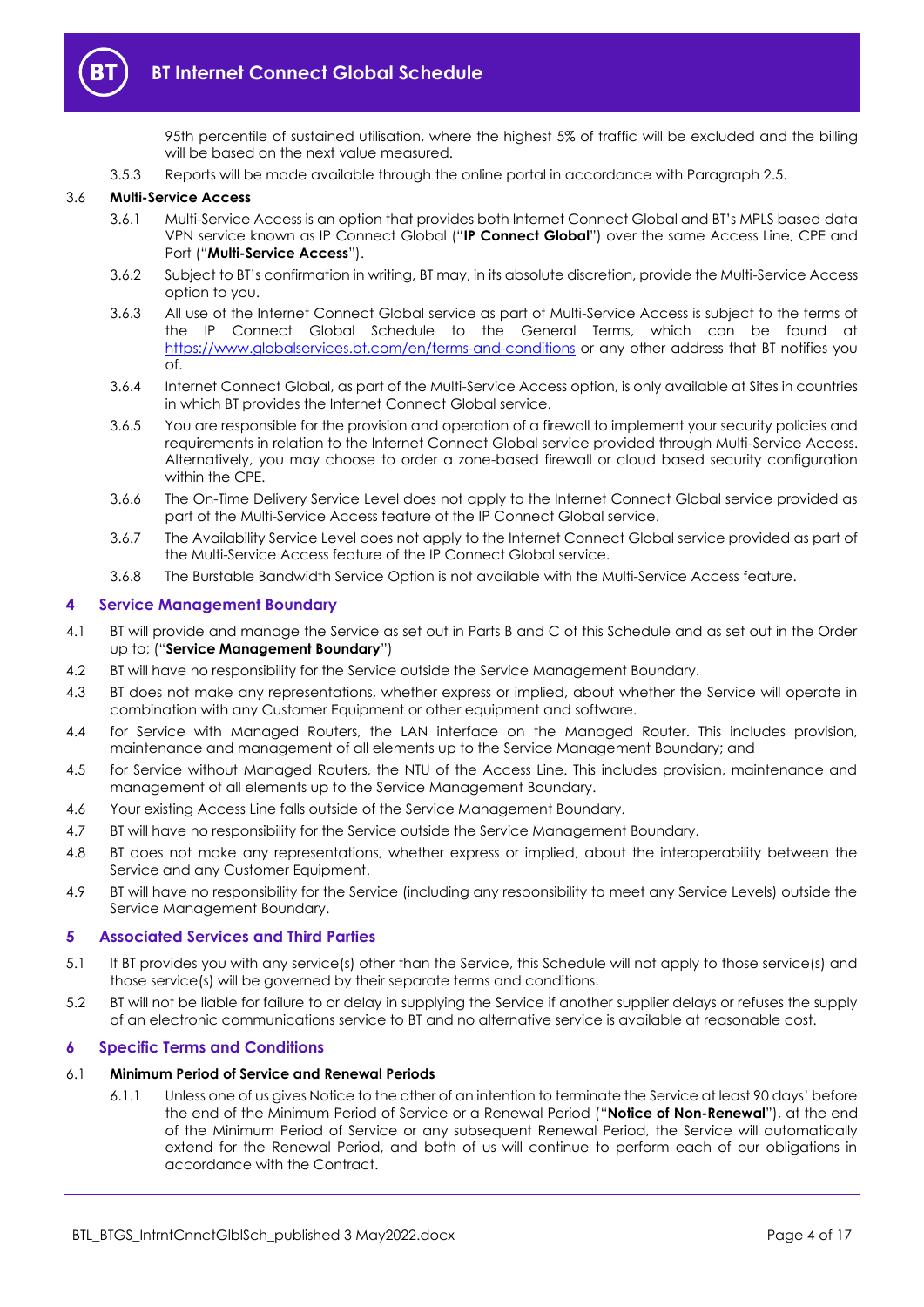

- 6.1.2 In the event that one of us gives at least 90 days' written Notice to the other of an intention to terminate the Service at the end of the Minimum Period of Service or any subsequent Renewal Period, BT will cease delivering the Service at 23.59 on the last day of the Minimum Period of Service or subsequent Renewal Period.
- 6.1.3 BT may propose changes to this Schedule by giving you Notice at least 90 days prior to the end of the Minimum Period of Service and each Renewal Period ("**Notice to Amend**").
- <span id="page-4-0"></span>6.1.4 Within 14 days of any Notice to Amend, you will provide BT Notice of your intention to:
	- (a) agree to the changes BT proposed, in which case those changes will apply from the beginning of the following Renewal Period;
	- (b) request revisions to the changes BT proposed, in which case both of us will enter into good faith negotiations for the remainder of that Minimum Period of Service or Renewal Period, as applicable, and, if agreement is reached, the agreed changes will apply from the beginning of the following Renewal Period; or
	- (c) give a Notice of Non-Renewal.
- 6.1.5 If both of us have not reached agreement in accordance with Paragraph [6.1.4\(b\)](#page-4-0) by the end of the Minimum Period of Service or the Renewal Period, as applicable, the existing terms of this Schedule will apply from the beginning of the following Renewal Period unless either of us elects to give a Notice of Non-Renewal.

## 6.2 **Stop Sell of Service and Associated Migration**

- 6.2.1 Where BT stops selling the Service and offers an alternative service as a replacement then BT shall terminate this Service and migrate your Service to the alternative service upon at least 90 days' Notice provided that:
	- (a) interruptions in service are kept to a minimum during the migration; and
	- (b) you accept revised conditions to reflect the new service provided in which case those changes will apply from the date of your acceptance.
- 6.2.2 The Minimum Period of Service for the new service will be the remainder of the Minimum Period of Service for the existing Service, or 12 Months, whichever is greater.

## 6.2.3 If:

- (a) you do not agree to accept the revised condition in accordance with Paragraph 6.2.1(b); or
- (b) where applicable, the new Minimum Period of Service is an increase in length from the original Minimum Period of Service and you do not accept the increased length,
- then, this Service will terminate on expiry of the 90 day Notice period, without any further liability to BT and BT will not migrate you to the new service.

#### 6.3 **Access to Emergency Services**

6.3.1 You acknowledge and agree that the Service does not provide the ability for Users to call the emergency services by dialling "**999**" or "**112**", nor does it provide caller location information.

#### <span id="page-4-1"></span>6.4 **Provider Independent Resources**

- 6.4.1 BT is required by Réseaux IP Européens ("**RIPE**") to include the following conditions where you take Provider Independent Resource(s) ("**PIR**") with the Service:
	- (a) BT is responsible for liaising with you and you will respond to BT's requests in order to keep registration records up-to-date;
	- (b) You will provide up-to-date registration data to BT and you acknowledge and agree that some or all of this registration data will be published in the RIPE WHOIS database; and
	- (c) You acknowledge and agree that:
		- (i) none of the PIR may be sub-assigned to a third party;
		- (ii) registration fees will be paid by you to BT for the PIR;<br>(iii) the PIR will return by default to the RIPE Network C
		- the PIR will return by default to the RIPE Network Coordinating Centre if you cannot be contacted and/or any registration fees are not paid to BT;
		- (iv) the use of PIR is subject to RIPE policies as published on the RIPE web site and which may be amended from time to time; and
		- (v) violation of RIPE policies is a material breach of the Contract and the PIR will return by default to the RIPE Network Coordinating Centre.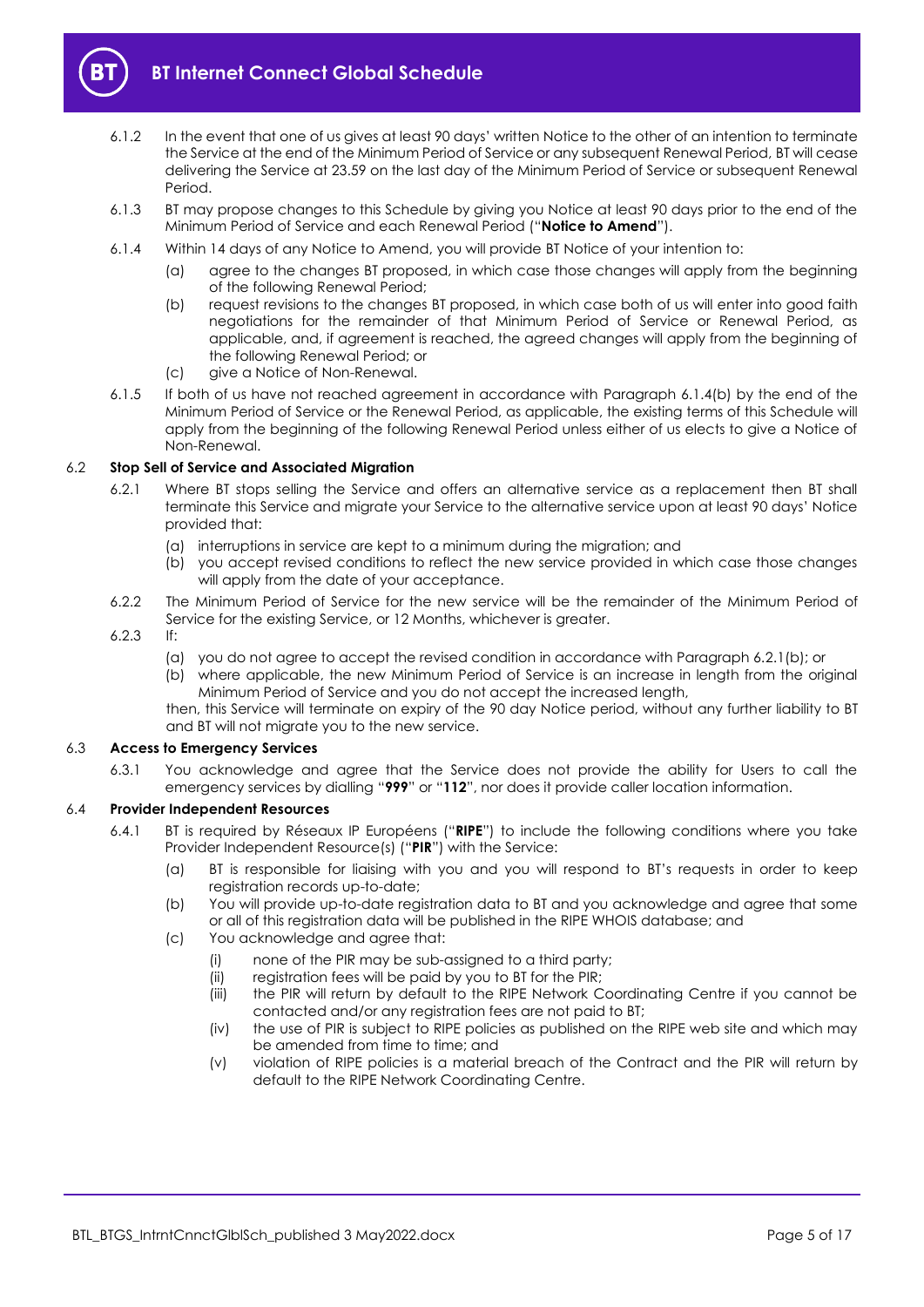

# <span id="page-5-0"></span>**Part B – Service Delivery and Management**

## <span id="page-5-1"></span>**7 BT's Obligations**

# <span id="page-5-9"></span>7.1 **Service Delivery**

Before the Service Start Date and, where applicable, throughout the provision of the Service, BT:

- 7.1.1 will provide you with contact details for the helpdesk that you will be able to contact to submit service requests, report Incidents and ask questions about the Service ("**Service Centre**");
- 7.1.2 will comply with all reasonable health and safety rules and regulations and reasonable security requirements that apply at a Site and are notified to BT in writing. BT will not be liable if, as a result of any such compliance, BT is in breach of any of BT's obligations under this Contract;
- 7.1.3 will, where applicable, arrange for any surveys to be conducted to confirm the availability of a suitable Access Line to the Sites, and if the surveys identify that additional engineering work is required in order to provide a suitable Access Line to the Sites, BT may provide a new quote to you, detailing the additional Charges you will need to pay for the engineering work to be completed;
	- (a) if you accept the new quote, will cancel the existing Order to the affected Sites and will generate a new Order for the affected Sites and will arrange for the additional engineering works to be carried out; or
	- (b) if you do not accept the new quote, will cancel your existing Order for the provision of Service to the affected Sites and BT will have no obligation to provide the Service.
- <span id="page-5-4"></span>7.1.4 will provide you with a date on which delivery of the Service (or each part of the Service, including to each Site) is due to start ("**Customer Committed Date**") and will use commercially reasonable endeavours to meet any Customer Committed Date.

#### <span id="page-5-5"></span><span id="page-5-2"></span>7.2 **Commissioning of the Service**

Before the Service Start Date, BT will:

- 7.2.1 configure the Service:
- 7.2.2 conduct a series of standard tests on the Service to ensure that it is configured correctly;
- <span id="page-5-3"></span>7.2.3 on the date that BT has completed the activities in this Paragraph [7.2,](#page-5-2) confirm to you the Service Start Date or, if applicable, confirm to you that the Service is available for performance of any Acceptance Tests as set out in Paragraph [8.2.](#page-6-1)

# <span id="page-5-6"></span>7.3 **During Operation**

On and from the Service Start Date, BT:

- 7.3.1 will respond and use reasonable endeavours to remedy an Incident without undue delay and in accordance with the Service Levels in Part C of the Contract if BT detects or if you report an Incident on the BT Network;
- <span id="page-5-7"></span>7.3.2 will work with the relevant supplier to restore Service as soon as practicable during Local Contracted Business Hours if BT detects, or if you report an Incident on the Access Line;
- 7.3.3 will maintain a web portal and server to provide you with online access to performance reports;
- 7.3.4 may carry out Maintenance from time to time and will endeavour to inform you:
	- (a) at least five Business Days before any Planned Maintenance on the BT Network and/or BT Equipment, however you agree that BT may inform you with less notice than normal where emergency Maintenance is required; or
	- (b) without undue delay for scheduled Access Line maintenance by a supplier;
- 7.3.5 may, in the event of a security breach affecting the Service, require you to change any or all of your passwords.
- 7.3.6 may assist with traffic migration subject to an additional Charge.

# <span id="page-5-8"></span>7.4 **The End of the Service**

- 7.4.1 On notification of termination of the Service by either one of us, or notification of expiry, BT will:
	- (a) once you have provided a Customer Required by Date in accordance with Paragraph [8.4.1](#page-7-0) below, provide you with a date on which termination of the Service (or each part of the Service, including to each Site) is due to take place ("**BT Adjusted Customer Required by Date**") and will use BT's commercially reasonable endeavours to meet any BT Adjusted Customer Required by Date;
	- (b) inform you if it is necessary for you to provide any input(s) on top of your contracted obligations to be able to terminate the Service(s); and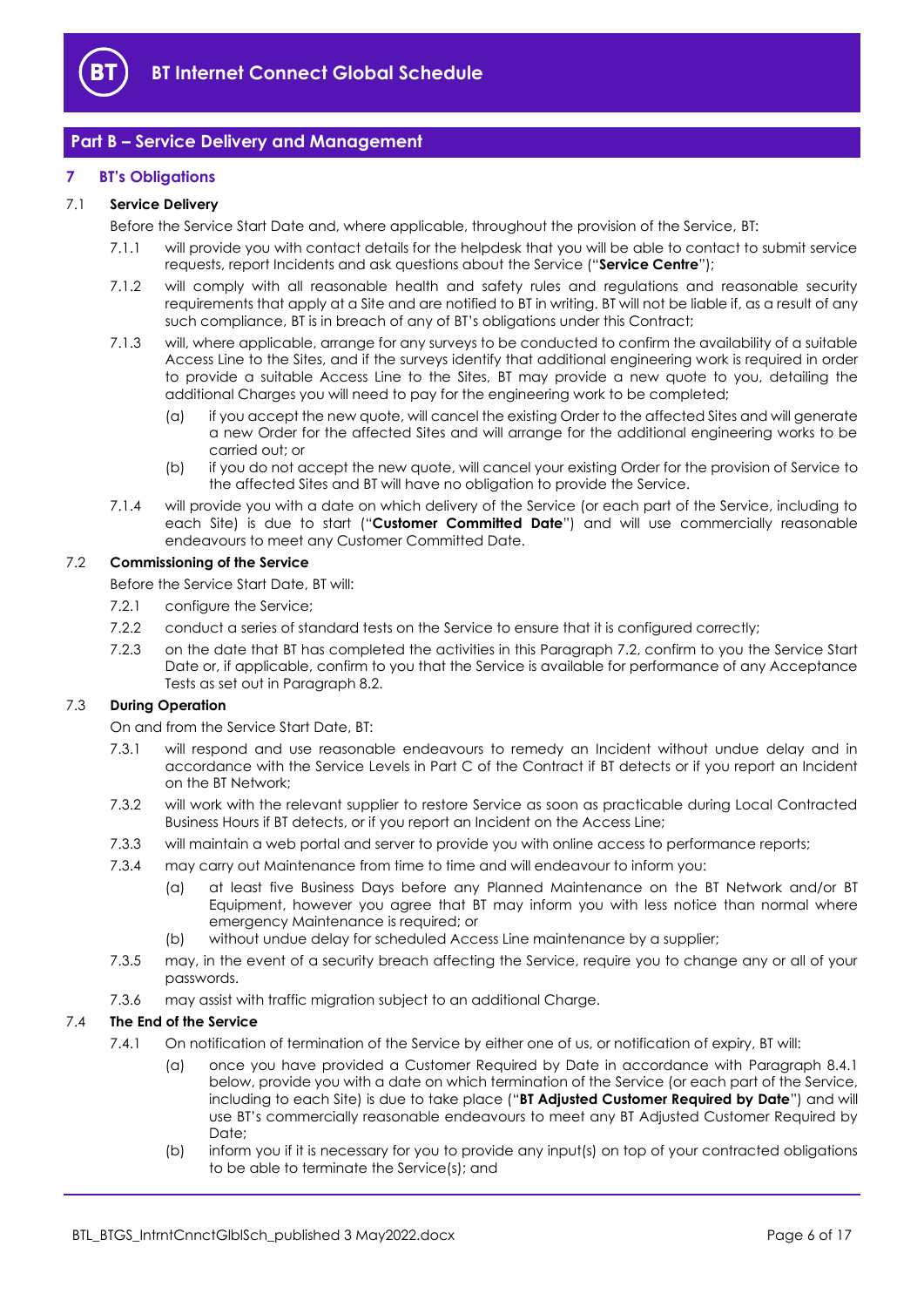

- (c) inform you if the request to amend or change a Customer Required by Date has been accepted by all of BT's suppliers (where relevant).
- 7.4.2 On termination of the Service by either one of us, or expiry, BT:
	- (a) will provide configuration information relating to the Service provided at the Sites in a format that BT reasonably specifies; and
	- (b) have the right to disconnect and remove any BT Equipment located at the Sites.

# <span id="page-6-0"></span>**8 Your Obligations**

#### <span id="page-6-3"></span>8.1 **Service Delivery**

Before the Service Start Date and, where applicable, throughout the provision of the Service by BT, you will:

- 8.1.1 provide BT with the names and contact details of any individuals authorised to act on your behalf for Service management matters ("**Customer Contact**"), but BT may also accept instructions from a person who BT reasonably believes is acting with your authority;
- 8.1.2 provide BT with any information reasonably required without undue delay;
- 8.1.3 provide BT with access to Customer Site(s) during Business Hours, or as otherwise agreed, to enable BT to set up, deliver and manage the Service;
- 8.1.4 complete any preparation activities that BT may request to enable you to receive the Services promptly and in accordance with any reasonable timescales;
- 8.1.5 ensure that your existing Access Line is installed and working before placing an Order for the Service. If it is not, you agree to pay all Charges from the Service Start Date. You also agree to pay all BT's costs (including applicable Charges) if the Service is delivered and it is later found that the you have not provided the Access Line;
- 8.1.6 notify BT in writing of any health and safety rules and regulations and security requirements that apply at a Site;
- 8.1.7 in jurisdictions where an employer is legally required to make such disclosure to its employees and/or Users:
	- (a) inform your employees and Users that as part of the Service being delivered by BT, BT may monitor and report to you the use of any targeted applications by your employees and/or Users; and
	- (b) ensure that your employees and Users have consented or will be deemed to have consented to such monitoring and reporting (if such consent is legally required), agree that BT will not be liable for any failure by you to comply with this instruction and indemnify BT from and against any Claims or action brought by your employees or Users against BT arising out of the delivery of Services by BT.
- 8.1.8 ensure that the LAN protocols and applications you use will be compatible with the Service.
- 8.1.9 if you have a connection to another Internet supplier's network, you will use BGP with a unique Autonomous System Number for your network;
- 8.1.10 if you are moving to the Service from another ISP, notify the Internet Registration Authority of the change to your existing Domain Name(s);
- 8.1.11 if you are using the Service with Managed Routers, be responsible for the cable which connects to the Customer Equipment;
- 8.1.12 if you are using the Service without Managed Routers, be responsible for the cable which connects the NTU to the Customer Equipment;
- 8.1.13 if you select Access Line Resilience, ensure that any Router provided for use with the resilient Access Line is connected to the same segment on your LAN as the Router for the primary Access Line;

#### <span id="page-6-2"></span><span id="page-6-1"></span>8.2 **Acceptance Tests**

- 8.2.1 After receiving Notice from BT under Paragraph [7.2.3,](#page-5-3) you will promptly carry out the Acceptance Tests for the Service. The Service will be deemed to have been accepted if you have not:
	- (a) carried out the Acceptance Tests and confirmed acceptance in writing; or
	- (b) notified BT in writing that the Service has not passed the Acceptance Tests,

within five Business Days following notification under Paragraph [7.2.3.](#page-5-3)

- 8.2.2 Subject to Paragraph [8.2.3,](#page-7-1) the Service Start Date will be the earlier of the following:
	- (a) the date that you confirm acceptance of the Service in writing under Paragraph [8.2.1\(a\);](#page-6-2) or
	- (b) the date following the fifth Business Day following notification under Paragraph [7.2.3.](#page-5-3)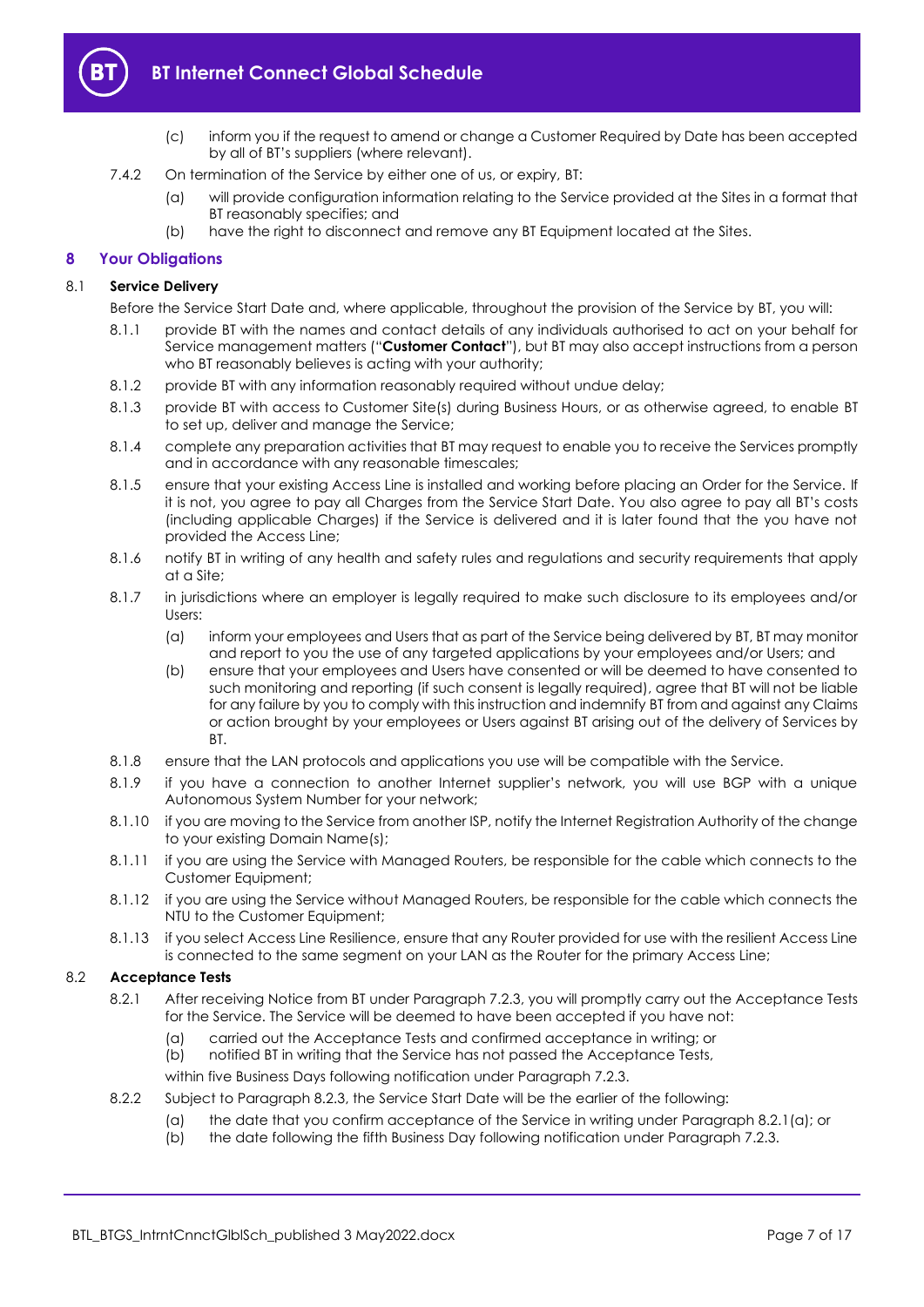

<span id="page-7-1"></span>8.2.3 In the event that the Acceptance Tests are not passed, BT will remedy the non-conformance without undue delay and notify you that BT has remedied the non-conformance, and inform you of the Service Start Date.

#### 8.3 **Service Operation**

On and from the Service Start Date, you will:

- 8.3.1 ensure that Users report Incidents to the Customer Contact and not to the Service Centre;
- 8.3.2 ensure that the Customer Contact will take Incident reports from Users and pass these to the Service Centre using the reporting procedures agreed between both of us, and will be available for all subsequent Incident management communications;
- 8.3.3 monitor and maintain any Customer Equipment connected to the Service or used in connection with a Service;
- 8.3.4 ensure that any Customer Equipment that is connected to the Service or that you use, directly or indirectly, in relation to the Service is:
	- (a) connected using the applicable BT Network termination point, unless you have BT's permission to connect by another means and used in accordance with any instructions, standards and safety and security procedures applicable to the use of that Customer Equipment; and
	- (b) adequately protected against viruses and other breaches of security;
	- (c) technically compatible with the Service and will not harm or damage BT Equipment, the BT Network, or any of BT's supplier's or subcontractor's network or equipment; and
	- (d) approved and used in accordance with relevant instructions and Applicable Law;
- 8.3.5 immediately disconnect any Customer Equipment, or advise BT to do so at your expense, if Customer Equipment does not meet any relevant instructions, standards or Applicable Law;
- 8.3.6 connect equipment to the Service only by using the NTE at the Sites:
- 8.3.7 where applicable, distribute, manage and maintain access profiles, passwords and other systems administration information relating to the control of Users' access to the Service;
- 8.3.8 where applicable, maintain a list of current Users and immediately terminate access for any person who ceases to be an authorised User.
- 8.3.9 where applicable, ensure the security and proper use of all valid User access profiles, passwords and other systems administration information used in connection with the Service and:
	- (a) inform BT immediately if a user ID or password has, or is likely to, become known to an unauthorised person, or is being or may be used in an unauthorised way;
	- (b) take all reasonable steps to prevent unauthorised access to the Service; and
	- (c) satisfy BT's security checks if a password is lost or forgotten.
- 8.3.10 where applicable, if BT requests you to do so in order to ensure the security or integrity of the Service, change any or all passwords and/or other systems administration information used in connection with the Service;
- 8.3.11 comply with the provisions of any Software licences provided with or as part of the Service; and
- 8.3.12 if you order only the 'secondary DNS' option set out in Paragraph [3.1.1\(a\),](#page-2-1) ensure that your own primary server information is kept up to date.

#### <span id="page-7-2"></span><span id="page-7-0"></span>8.4 **The End of the Service**

- 8.4.1 On notification of termination of the Service by either one of us, or expiry, you will:
	- (a) provide BT with a date on which termination of the Service (or each part of the Service, including to each Site) is requested to take place ("**Customer Required by Date**");
	- (b) record the date (for each part of the Service, including to each Site) that BT advises is the BT Adjusted Customer Required by Date; and
	- (c) provide BT with the name(s) and contact details of the Customer Contact.
- 8.4.2 On termination of the Service by either one of us, or expiry, you will:
	- (a) provide BT with the information that will enable BT to create a termination order for the Service, e.g. specific service identity, current contact details (name, phone & email);
	- (b) notify BT in writing of any health and safety rules and regulations and security requirements that apply at a Site;
	- (c) provide BT, BT's employees, agents, consultants and subcontractors, with access to your premises, offices and other facilities and utilities as is reasonably required by BT to terminate the Service;
	- (d) notify BT in writing at least 10 Business Days before the BT Adjusted Customer Required by Date if a postponement of a date is required;
	- (e) cease using any Private ASN assigned by BT for re-allocation by BT;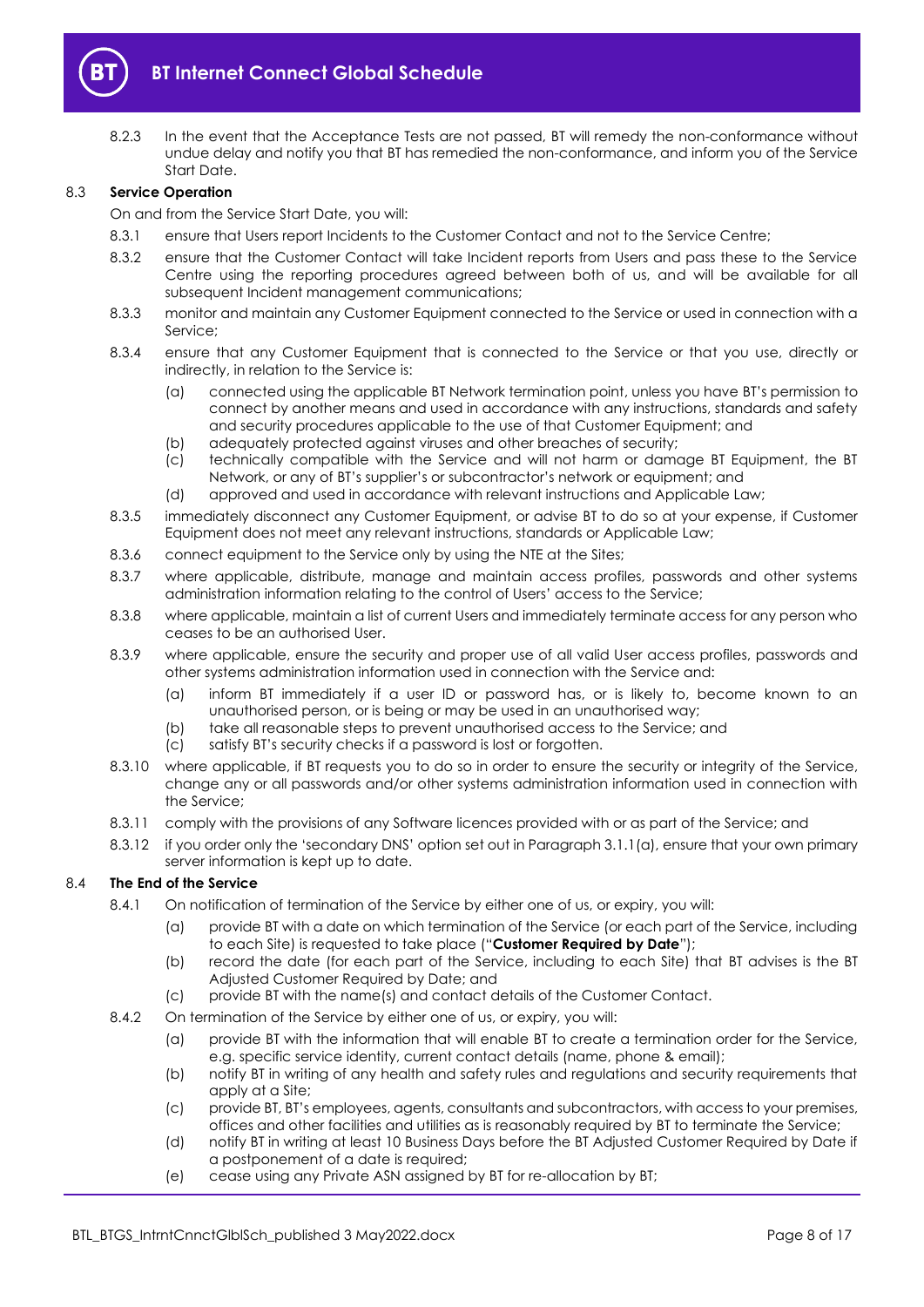

- (f) provide BT with all reasonable assistance necessary to remove BT Equipment from the Sites;
- (g) disconnect any Customer Equipment from BT Equipment located at the Sites;
- (h) not dispose of or use BT Equipment other than in accordance with BT's written instructions or authorisation;
- (i) arrange for any BT Equipment located at the Sites to be returned to BT; and
- (j) be liable for any reasonable costs of recovery that BT incurs in recovering the BT Equipment.

# <span id="page-8-0"></span>**9 Notification of Incidents**

Where you become aware of an Incident:

- 9.1 the Customer Contact will report it to BT's Service Centre;
- <span id="page-8-3"></span>9.2 BT will give you a unique reference number for the Incident ("**Ticket**");
- <span id="page-8-2"></span>9.3 BT will inform you when BT believes the Incident is cleared, and will close the Ticket when:
	- 9.3.1 you confirm that the Incident is cleared within 24 hours of being informed; or
		- 9.3.2 BT has attempted unsuccessfully to contact you, in the way agreed between both of us, in relation to the Incident and you haven't responded within 24 hours of BT's attempt to contact you.
- <span id="page-8-4"></span>9.4 If you confirm that the Incident is not cleared within 24 hours of being informed, the Ticket will remain open, and BT will continue to endeavour to resolve the Incident and, where appropriate, BT will continue to measure Availability Downtime, until the Ticket is closed as set out in Paragraph [9.3.](#page-8-2)
- 9.5 Where BT becomes aware of an Incident, Paragraphs [9.2,](#page-8-3) [9.3](#page-8-2) and [9.4](#page-8-4) will apply.
	- 9.5.1 For your existing Access Line, you will confirm with your supplier that your existing Access Line is working correctly before reporting Incidents to BT. BT will not record Availability Downtime for reported Incidents until you have confirmed that its Access Line is working.

#### <span id="page-8-1"></span>**10 Invoicing**

- 10.1 BT will invoice you for the Charges for the Service as set out in Paragraph [10.2](#page-8-5) in the amounts and currency specified in any Orders.
- <span id="page-8-5"></span>10.2 Unless stated otherwise in an applicable Order, BT will invoice you for:
	- 10.2.1 Installation Charges, on the Service Start Date;
	- 10.2.2 Recurring Charges, except Usage Charges, monthly in advance on the first day of the relevant month (for any period where Service is provided for less than one month, the Recurring Charges will be calculated on a daily basis);
	- 10.2.3 Usage Charges, monthly in arrears on the first day of the relevant month, calculated at the then current rates;
	- 10.2.4 De-installation Charges within 60 days of de-installation of the Service; and
	- 10.2.5 any Termination Charges incurred in accordance with Paragraph [11](#page-9-0) upon termination of the relevant Service.
- 10.3 BT may invoice you for any of the following Charges in addition to those set out in the Order:
	- 10.3.1 Charges for investigating Customer reported Incidents where BT finds no Incident or that the Incident is outside the Service Management Boundary;
	- 10.3.2 Charges for commissioning the Service as set out in Paragraph [7.2](#page-5-2) outside of Business Hours;
	- 10.3.3 Charges for restoring Service if the Service has been suspended in accordance with Clause 10.1.2 of the General Terms;
	- 10.3.4 Charges for cancelling the Service in accordance with Clause 16 of the General Terms;
	- 10.3.5 Charges for expediting provision of the Service at your request after you have been informed of the Customer Committed Date; and
	- 10.3.6 any other Charges set out in any applicable Order or otherwise agreed between both of us;
	- 10.3.7 re-configuration Charges per element re-configured:
		- (a) all re-configuration changes after the Service Start Date must be agreed and documented in a new Order;
		- (b) if BT needs to upgrade Software on a Managed Router then there is no Charge for the upgrade unless the Software upgrade also requires a hardware upgrade, such as additional memory, in which case you will be charged for the hardware upgrade at the then-current Router Charges; and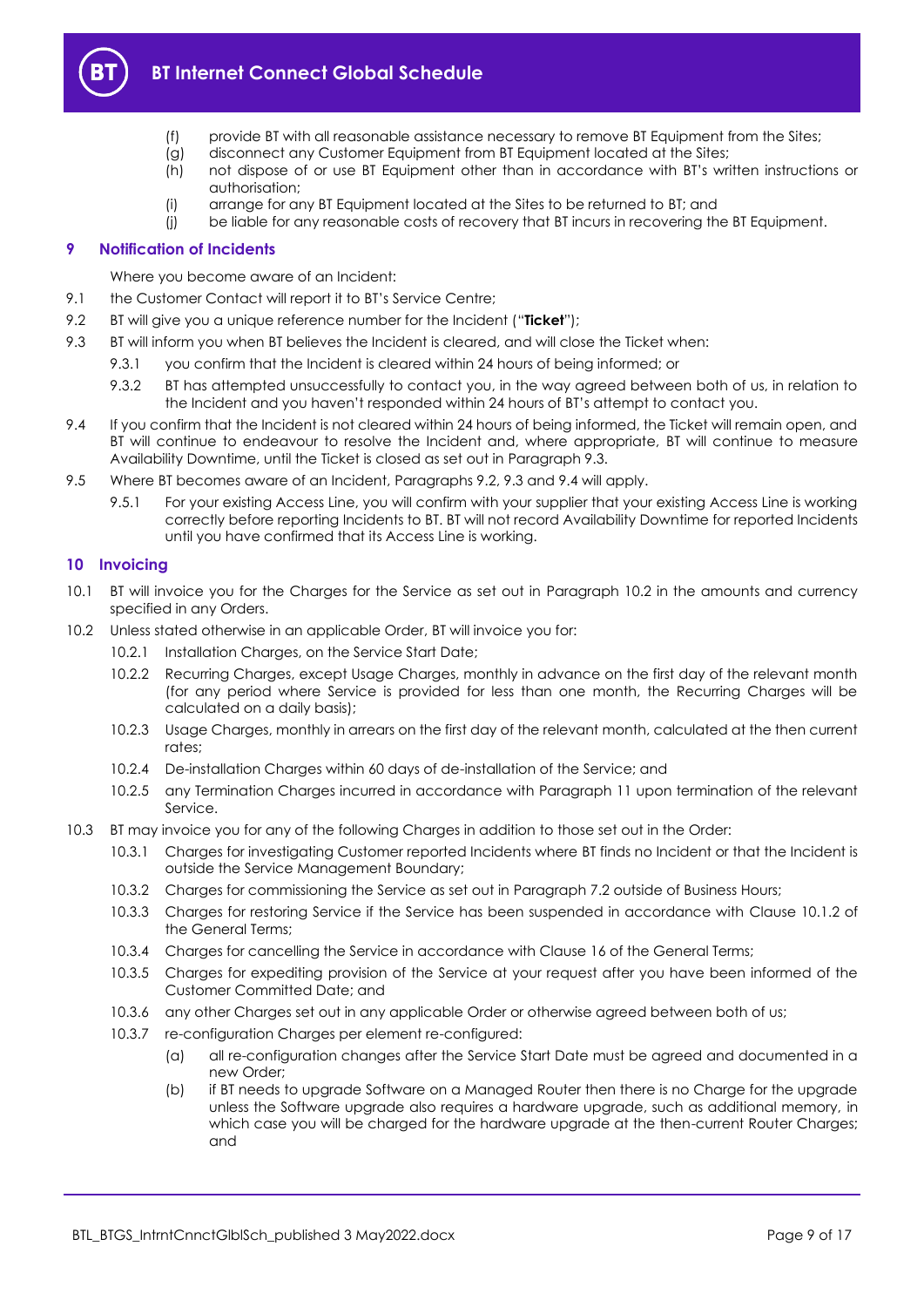

10.3.8 any additional costs that BT incurs as a result of your failure to carry out any of your responsibilities set out in Paragraphs [6.4,](#page-4-1) [8,](#page-6-0) [13](#page-9-2) and [14](#page-10-0) or as set out in the General Terms, in addition to any other rights or remedies BT has.

## <span id="page-9-0"></span>**11 Charges at the End of the Contract**

- 11.1 If you exercise your right under Clause 17 of the General Terms to terminate the Contract or any Service, for convenience, during the Minimum Period of Service, you will pay BT, by way of compensation:
	- 11.1.1 all outstanding Charges for Service rendered;
	- 11.1.2 an amount equal to 20 per cent of the Recurring Charges for any parts of the Service that were terminated for all other remaining months of the Minimum Period of Service;
	- 11.1.3 all incremental charges incurred by BT from a supplier due to the early termination;
	- 11.1.4 De-installation Charges; and
	- 11.1.5 during the first 12 months of the Minimum Period of Service only:
		- (a) an amount equal to 100 per cent of the Recurring Charges for the part(s) of the Service terminated for any remaining months of the first 12 months of the Minimum Period of Service; and (b) any waived Installation Charges for the part(s) of the Service(s) that will be terminated.
- 11.2 On the last day of the Minimum Period of Service or any Renewal Period, BT will invoice you for:
	- 11.2.1 any outstanding Charges for Service rendered;
	- 11.2.2 De-installation Charges; and
	- 11.2.3 any other Charges set out in the Order.

#### <span id="page-9-1"></span>**12 Service Amendment**

- <span id="page-9-3"></span>12.1 You may request, by giving BT Notice, a change to:
	- 12.1.1 an Order for the Service (or part of an Order) at any time before the applicable Service Start Date; or
	- 12.1.2 the Service at any time after the Service Start Date.
- 12.2 If you exercise your right under Paragraph [12.1,](#page-9-3) and except where a change results from BT's failure to comply with BT's obligations under the Contract, BT will, within a reasonable time, provide you with a written estimate, including:
	- 12.2.1 the likely time required to deliver the changed Service; and
	- 12.2.2 any changes to the Charges due to the changed Service.
- 12.3 BT has no obligation to proceed with any change that you request under Paragraph [12.1,](#page-9-3) unless and until we both agree in writing on the necessary changes to the Charges, implementation timetable and any other relevant terms of the Contract to take account of the change.
- 12.4 If BT changes a Service prior to the Service Start Date because you have given BT incomplete or inaccurate information, BT may, in BT's reasonable discretion, apply additional reasonable one-time and/or Recurring Charges.

#### <span id="page-9-2"></span>**13 IP Addresses, Domain Names and Telephone Numbers**

- 13.1 Except for IP Addresses expressly registered in your name, all IP Addresses and Domain Names made available with the Service will at all times remain BT's property or the property of BT's suppliers and will be non-transferable. All of your rights to use such IP Addresses and/or Domain Names will cease on termination or expiration of the Service.
- 13.2 BT cannot ensure that any requested Domain Name will be available from or approved for use by the Internet Registration Authorities and BT has no liability for any failure in the Domain Name registration, transfer or renewal process.
- 13.3 You warrant that you are the owner of, or are authorised by the owner of the trade mark or name that you wish to use as a Domain Name.
- 13.4 You are responsible for all fees associated with registration and maintenance of your Domain Name, and will reimburse BT for any and all fees that BT pays to any Internet Registration Authorities, and thereafter be responsible for paying such fees directly to the relevant Internet Registration Authorities.
- 13.5 If you provide your own IP Addresses, you will ensure that;
	- 13.5.1 your existing (Provider Independent Resources) IP Addresses are registered with an approved Internet Registration Authority;
	- 13.5.2 If you elect to use your existing IP Addresses your existing IP Addresses are not allocated to any other entity by any Internet Registration Authority;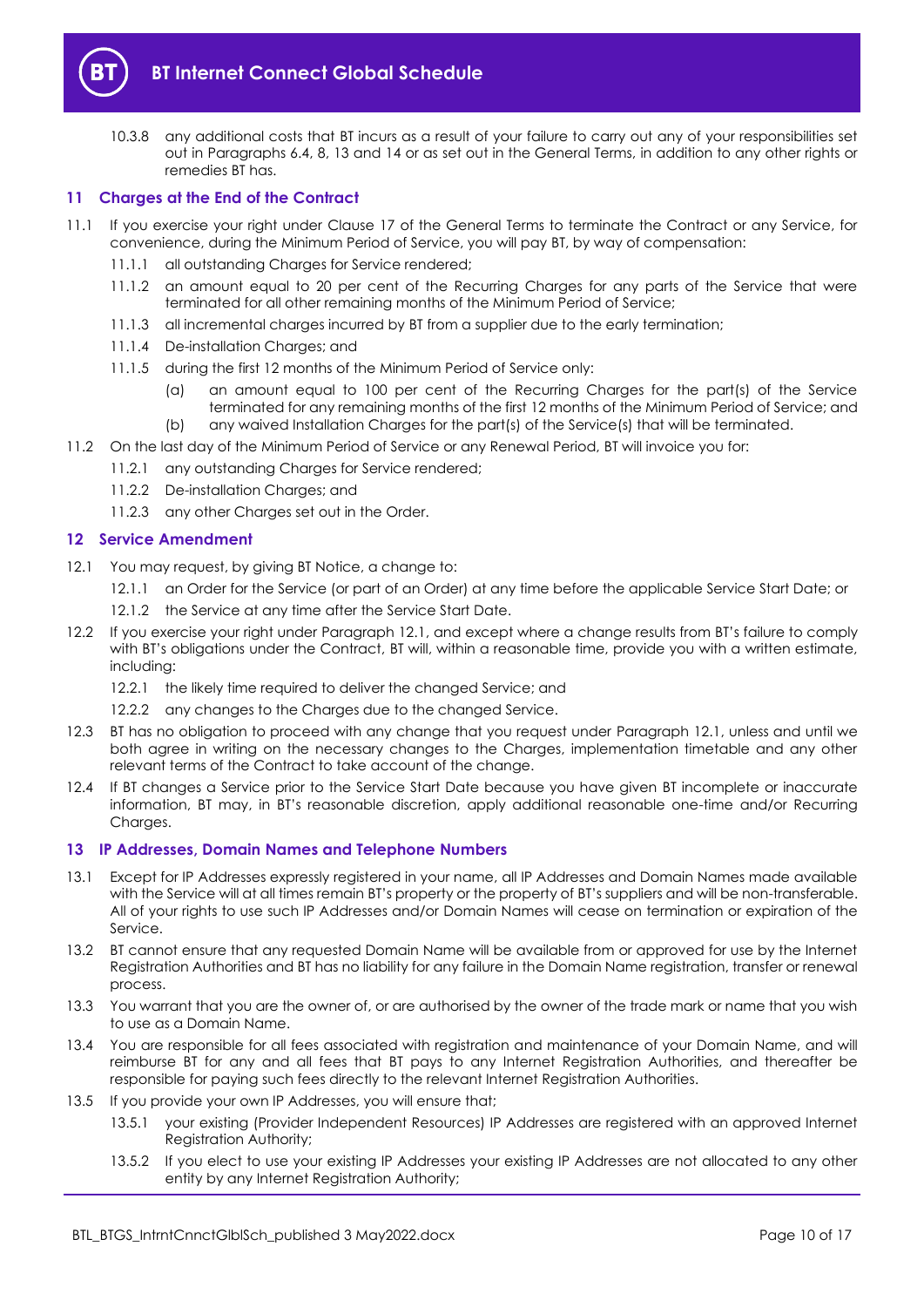

- 13.5.3 these are at least a /24 address block (minimum of 256 IP Addresses);
- 13.5.4 when requested by BT, or if any changes are made by you to the IP Address(es), you will provide BT with up-to-date records relating to the IP Addresses for publication by the Internet Registration Authority; and
- 13.5.5 you are familiar with, and comply with the Internet Registration Authority policies that apply to the provision of such IP Addresses. Violation of these policies is a material breach of the Agreement and the PIR will return by default to the relevant Internet Registration Authority.

#### <span id="page-10-0"></span>**14 BT Equipment**

- 14.1 BT Equipment will remain BT's property at all times and risk in BT Equipment will pass to you upon delivery, whether or not the BT Equipment has been installed.
- 14.2 You will not use BT Equipment other than in accordance with BT's written instructions or authorisation and will not move, add to, reconfigure, modify or otherwise interfere with BT Equipment, nor permit any other person (other than a person authorised by BT) to do so.
- 14.3 You will be liable to BT for any loss of or damage to BT Equipment, except where the loss or damage is a result of fair wear and tear or caused by BT.
- 14.4 You will not move or relocate any BT Equipment without BT's prior written consent and you will pay BT's costs and expenses reasonably incurred as a result of such move or relocation.

#### <span id="page-10-1"></span>**15 WEEE Directive**

- 15.1 You will be responsible under Article 13 of the Waste Electrical and Electronic Equipment Directive 2012 ("**WEEE Directive**") for the costs of collection, treatment, recovery, recycling and environmentally sound disposal of any equipment supplied under the Contract that has become waste electrical and electronic equipment ("**WEEE**").
- 15.2 Each of us acknowledge that for the purposes of Article 13 this Paragraph [15](#page-10-1) is an agreement stipulating other financing arrangements for the collection, treatment, recovery, recycling and environmentally sound disposal of WEEE.
- 15.3 You will be responsible for any information recording or reporting obligations imposed by the WEEE Directive.
- 15.4 You will indemnify BT against any claims or legal proceedings that are brought or threatened against BT by a third party which would not have been caused or made had you fulfilled your express or implied obligations under this Paragraph [15](#page-10-1) or in connection with the WEEE Directive.
- 15.5 BT will notify you of any such claims or proceedings and keep you informed as to the progress of such claims or proceedings].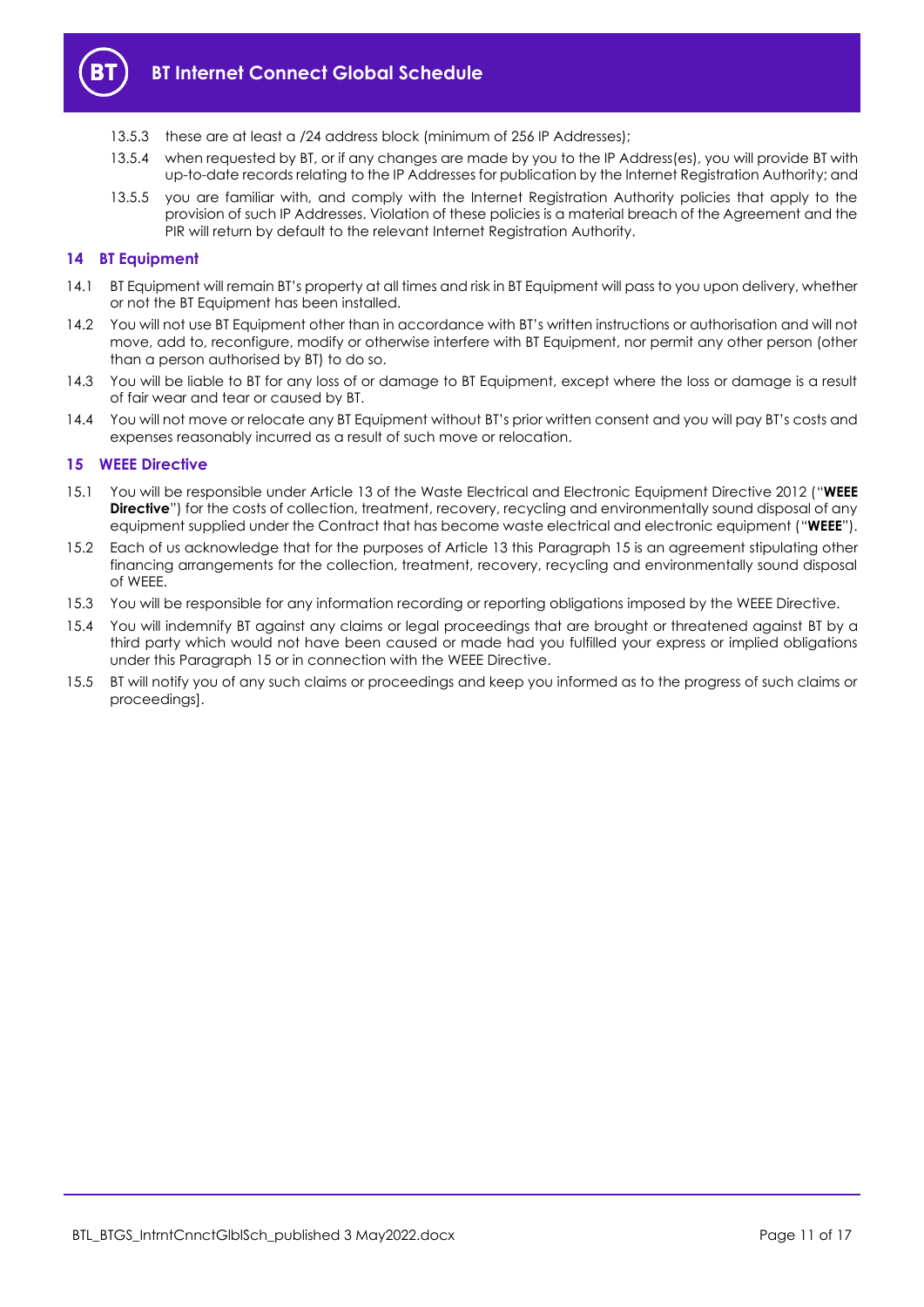

# <span id="page-11-0"></span>**Part C – Service Levels**

# <span id="page-11-1"></span>**16 On Time Delivery**

#### <span id="page-11-6"></span>16.1 **On Time Delivery Service Level**

16.1.1 BT will deliver the Service on or before the Customer Committed Date (the "**On Time Delivery Service Level**").

#### <span id="page-11-3"></span>16.2 **On Time Delivery Service Credits**

- 16.2.1 If BT does not meet the On Time Delivery Service Level, you may claim On Time Delivery Service Credits for each day that after the Customer Committed Date until the Service is delivered at the Site, as set out in this Paragraph [16.2.](#page-11-3)
- 16.2.2 You may claim On Time Delivery Service Credits by reporting any failure to meet the On Time Delivery Service Level to the Service Centre in accordance with Paragraph [9](#page-8-0) (Notification of Incidents).
- 16.2.3 On Time Delivery Service Credits are available up to a maximum amount equal to 100 per cent of the monthly Recurring Charge for the affected Site or Circuit.
- 16.2.4 If both of us have agreed a revised Customer Committed Date in writing, or if BT exercises BT's right to revise the Customer Committed Date as set out in Paragraph [7.1.4,](#page-5-4) the calculation of any On Time Delivery Service Credits will be made by reference to the revised Customer Committed Date.

#### 16.3 **Exceptions**

- 16.3.1 The On-Time Delivery Service Level does not apply to upgrades and/or changes to the Services, unless these require the installation of new components and have an agreed delivery date, in which case the Customer Committed Date will be that agreed delivery date.
- 16.3.2 BT may expedite delivery of the Service for operational reasons or in response to a request from you, but this will not revise the Customer Committed Date.
- 16.3.3 The On-Time Delivery Service Level does not apply to the Internet Connect Global service provided as part of the Multi-Service Access feature of the IP Connect Global service. Rather, the "On-Time Delivery Service Level" as outlined in Paragraph 18 of the IP Connect Global Schedule shall apply to the Internet Connect Global service provided as part of the Multi-Service Access feature of the IP Connect Global service.

#### <span id="page-11-2"></span>**17 Service Availability**

#### <span id="page-11-4"></span>17.1 **Availability Service Level**

- 17.1.1 From the Service Start Date, BT will provide the Service with a target availability corresponding to the applicable SLA Category for the Service as set out in the table in Paragraph [7.2.1](#page-5-5) below (the "**Availability Service Level**").
- 17.1.2 You may request Availability Service Credits for Qualifying Incidents at either:
	- (a) the Standard Availability Service Credit Rate, as set out in Paragraph [17.3.4;](#page-12-2) or
	- (b) as applicable, the Elevated Availability Service Credit Rate, as set out in Paragraph [17.3.5.](#page-12-3)

#### <span id="page-11-5"></span>17.2 **SLA Categories**

17.2.1 The following table sets out the Availability Annual Targets, the Maximum Annual Availability Downtime, the Maximum Monthly Availability Downtime, the Standard Availability Service Credit Rate, the Elevated Availability Service Credit Rate and the Service Credit Interval for each SLA Category:

| <b>SLA</b><br>Category | <b>Availability</b><br><b>Annual Target</b> | Maximum<br>Annual<br><b>Availability</b><br>Downtime | Maximum<br><b>Monthly</b><br>Availability<br><b>Downtime</b> | <b>Standard</b><br>Availability<br><b>Service Credit</b><br>Rate | Elevated<br><b>Availability</b><br><b>Service Credit</b><br>Rate | <b>Service Credit</b><br>Interval |
|------------------------|---------------------------------------------|------------------------------------------------------|--------------------------------------------------------------|------------------------------------------------------------------|------------------------------------------------------------------|-----------------------------------|
| $Cat A++$              | $\geq$ 99.999%                              | 5 minutes                                            | 0 minutes                                                    | 4%                                                               | 8%                                                               | 5 min                             |
| Cat A+                 | $\geq 99.99\%$                              | 1 hour                                               | 0 minutes                                                    | 4%                                                               | 8%                                                               | 15 min                            |
| Cat A1                 | $\geq 99.97\%$                              | 3 hours                                              | 0 minutes                                                    | 4%                                                               | 8%                                                               | hour                              |
| Cat A                  | $\geq$ 99.95%                               | 4 hours                                              | 0 minutes                                                    | 4%                                                               | 8%                                                               | hour                              |
| Cat B                  | $\geq 99.90\%$                              | 8 hours                                              | hour                                                         | 4%                                                               | 8%                                                               | hour                              |
| Cat C                  | $\geq$ 99.85%                               | 13 hours                                             | 3 hours                                                      | 4%                                                               | $4\%$                                                            | hour                              |
| Cat D                  | $\geq 99.80\%$                              | 17 hours                                             | 5 hours                                                      | 4%                                                               | 4%                                                               | hour .                            |
| Cat E                  | $\geq 99.70\%$                              | 26 hours                                             | 7 hours                                                      | 4%                                                               | 4%                                                               | hour                              |
| Cat F                  | $\geq 99.50\%$                              | 43 hours                                             | 9 hours                                                      | 4%                                                               | $4\%$                                                            | hour                              |
| Cat G                  | $\geq 99.00\%$                              | 87 hours                                             | 11 hours                                                     | 4%                                                               | 4%                                                               | . hour                            |
| Cat H                  | $\geq$ 98.00%                               | 175 hours                                            | 13 hours                                                     | 4%                                                               | 4%                                                               | hour                              |
| Cat I                  | $\geq 97.00\%$                              | 262 hours                                            | 15 hours                                                     | 4%                                                               | 4%                                                               | hour                              |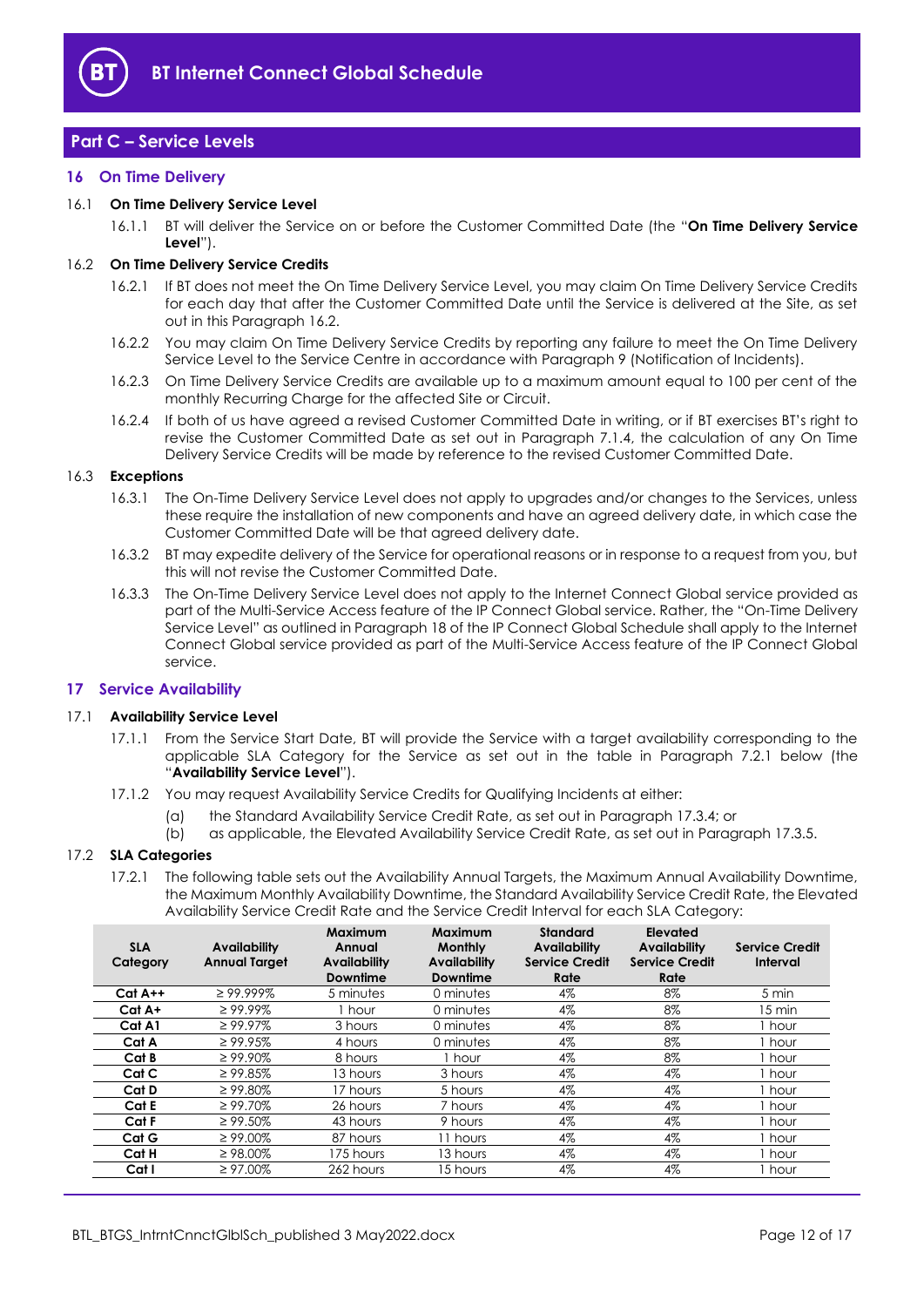

#### <span id="page-12-4"></span>17.3 **Availability Service Credits**

- 17.3.1 If a Qualifying Incident occurs, BT will measure and record the Availability Downtime for the Site or Circuit starting from when you report or BT gives you notice of a Qualifying Incident, and ending when BT closes the Incident in accordance with Paragraph [9.3.](#page-8-2)
- 17.3.2 BT will measure the Availability Downtime in units of full minutes in respect of the Local Contracted Business Hours for Access Line Incidents, and in the Contracted Maintenance Hours for BT Equipment Incidents.
- <span id="page-12-5"></span>17.3.3 BT will then calculate the cumulative Availability Downtime for the calendar months in which the Qualifying Incident occurred (the "**Cumulative Monthly Availability Downtime**") and for the previous 12 consecutive calendar months (the "**Cumulative Annual Availability Downtime**"), but in the event that the Site or Circuit has been installed for less than 12 consecutive months, BT will apply an assumed Cumulative Annual Availability Downtime for the previous 12 consecutive months using the Availability Downtime data recorded to date.
- <span id="page-12-2"></span>17.3.4 In the event that the Cumulative Monthly Availability Downtime by Service exceeds the Maximum Monthly Availability Downtime, you may request Availability Service Credits at the Standard Availability Service Credit Rate for each stated Service Credit Interval above the Maximum Monthly Availability Downtime.
- <span id="page-12-3"></span>17.3.5 In the event that the Cumulative Annual Availability Downtime by Service, measured in accordance with Paragraph [17.3.1](#page-12-4) above, exceeds the Maximum Annual Availability Downtime, you may request Availability Service Credits for all further Qualifying Incidents at the Elevated Availability Service Credit Rate for each started Service Credit Interval above the Maximum Annual Availability Downtime up to and until the Cumulative Annual Availability Downtime by Service is less than the Maximum Annual Availability Downtime.
- 17.3.6 Availability Service Credits are available up to a maximum amount equal to 100 per cent of the monthly Recurring Charges.

#### 17.4 **Exceptions**

17.4.1 The Availability Service Level does not apply to the Internet Connect Global service provided as part of the Multi-Service Access feature of the IP Connect Global service. Rather, the "Availability Service Level" as outlined in Paragraph 19 of the IP Connect Global Schedule shall apply to the Internet Connect Global service provided as part of the Multi-Service Access feature of the IP Connect Global service.

#### <span id="page-12-0"></span>**18 Resiliency Restoration**

#### <span id="page-12-7"></span>18.1 **Resiliency Restoration Service Level**

Where you have purchased a Resilient Service and experiences loss of Service on any Resilient Component (which does not amount to a Severity Level 1 Incident), BT aims to restore Service to the affected Resilient Components within 24 hours of you reporting the Incident, (or BT detecting the Incident ("**Resiliency Restoration**  Service Level"), but the Resiliency Restoration Service Level will not apply where there is a Qualifying Incident (in which case, the Availability Service Level will apply, in accordance with Paragraph [17\)](#page-11-2).

#### <span id="page-12-6"></span>18.2 **Resiliency Restoration Service Credits**

- 18.2.1 If the affected Resilient Components are not restored within 24 hours, you may request a Service Credit ("**Resiliency Restoration Service Credit**") for each commenced hour in excess of the Resiliency Restoration Service Level.
- 18.2.2 Resiliency Restoration Service Credits are equal to 1 per cent of the total monthly Recurring Charges for the Resilient Service up to a maximum amount equal to 100 per cent of the monthly Recurring Charges.

#### <span id="page-12-1"></span>**19 Network Performance**

19.1 The standard network performance SLA measures performance on the BT Network and does not include your access to the BT Network. The designated BT Network PoPs used for the standard SLA measurements may, or may not, be BT Network Pops that the Customer's Sites connect to.

#### 19.2 **Round Trip Delay**

19.2.1 Round Trip Delay is measured by sending 10 test packets of 100 bytes every minute, 24 hours a day between a BT Network node, designated by BT, to a destination node (which may or may not be the node(s) that your Site is connected to) and measures the time it takes for all test packets to be sent and received in one month. If there is a choice of route, results from the fastest are used. The results for each hour are averaged and stored. At the end of each month the hourly results are averaged.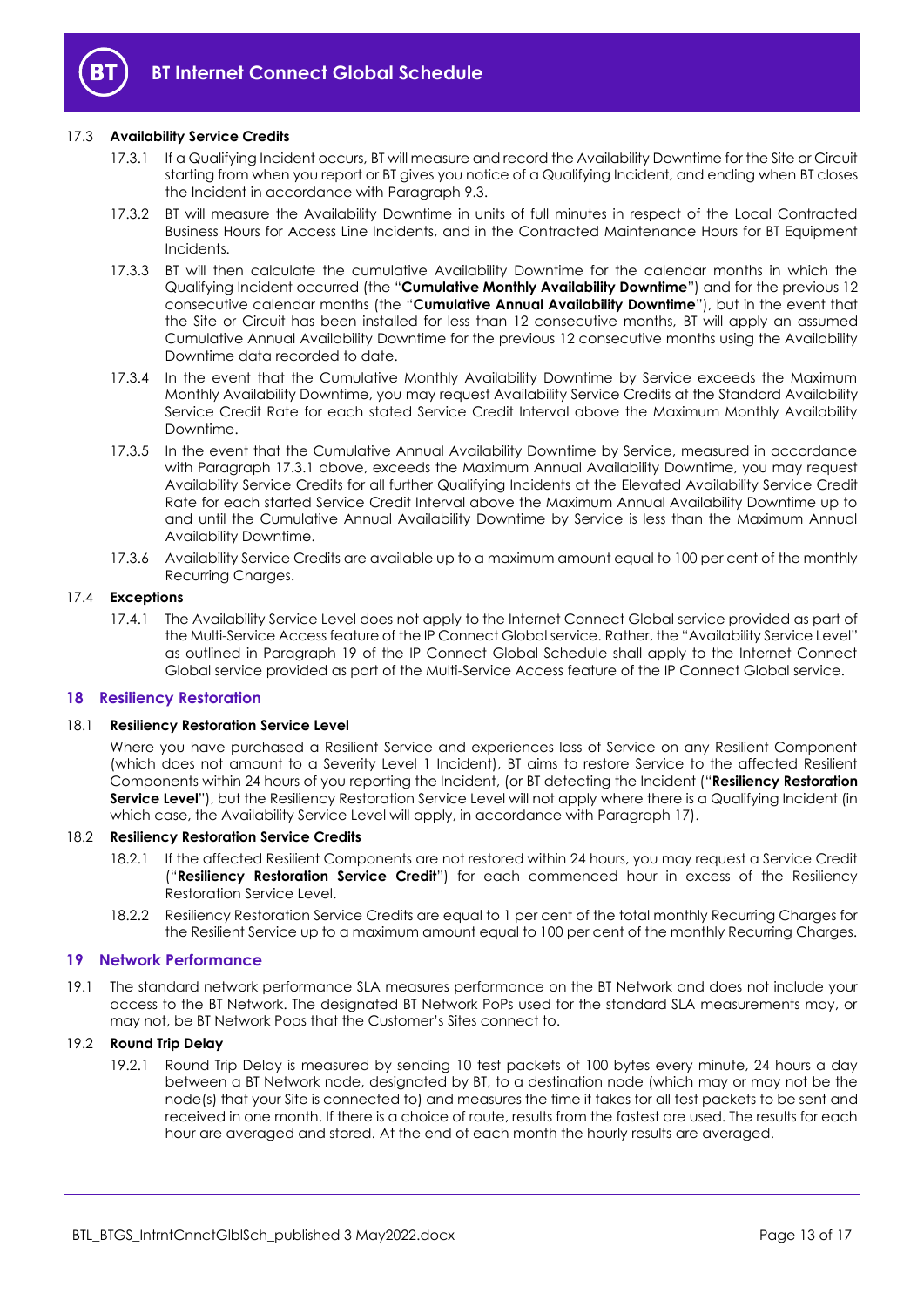19.2.2 If the Round Trip Delay monthly measurement for the selected inter-regional routes is greater than the target set out in the table below, and on receipt of a valid claim, BT will give you a Service Credit of four per cent of the monthly Recurring Charge(s) for the affected Site.

| <b>Monthly Measurement</b> | Target            |
|----------------------------|-------------------|
| <b>Transatiantic</b>       | 95 <sub>ms</sub>  |
| Europe                     | 45 <sub>ms</sub>  |
| Americas                   | 150 <sub>ms</sub> |
| <b>Asia Pacific</b>        | 150 <sub>ms</sub> |
| Asia Pacific-Africa        | 350 <sub>ms</sub> |
| <b>Trans-Pacific</b>       | 300 <sub>ms</sub> |

#### 19.3 **Packet Delivery**

- 19.3.1 Packet Delivery is measured by sending 10 test packets of 100 bites every minute, 24 hours a day between a BT Network node, designated by BT, to a destination node (which may or may not be the node(s) that your Site is connected to) and measures the percentage of delivered. The percentage of delivered packets is calculated by dividing the number of packets returning by the number sent. Where there is a choice of route the lowest results are used in calculating the measurement. The figures for each hour are stored and are averaged at the end of each month to calculate the monthly measurement.
- 19.3.2 If the Packet Delivery monthly measurement for the selected inter-regional routes is lower than the target below, and on receipt of a valid claim, BT will give you a Service Credit of four per cent of the monthly Recurring Charge(s) for the Site for the affected Site.

| <b>Monthly Measurement</b> | Target |
|----------------------------|--------|
| <b>Transatiantic</b>       | 99.5%  |
| Europe                     | 99.5%  |
| Americas                   | 99.5%  |
| <b>Asia Pacific</b>        | 99.5%  |
| Asia Pacific-Africa        | 99.0%  |
| <b>Trans-Pacific</b>       | 99.0%  |

#### <span id="page-13-0"></span>**20 Requests for Service Credits**

- <span id="page-13-1"></span>20.1 You may request applicable Service Credits within 28 days of the end of the calendar month in which an Incident occurred by providing details of the reason for the claim and any failure by you to submit a request in accordance with this Paragraph [20.1](#page-13-1) will constitute a waiver of any claim for Service Credits in that calendar month.
- 20.2 Upon receipt of a valid request for Service Credits in accordance with Paragraph [20.1;](#page-13-1)
	- 20.2.1 BT will issue you with the applicable Service Credits by deducting those Service Credits from your invoice within two billing cycles of the request being received; and
	- 20.2.2 following expiry or termination of the Contract where no further invoices are due to be issued by BT, BT will pay you the Service Credits in a reasonable period of time.
- 20.3 All Service Levels and Service Credits will be calculated in accordance with information recorded by, or on behalf of, BT.
- 20.4 The Service Levels under this Schedule will not apply:
	- 20.4.1 in the event that Clause 8 of the General Terms applies;
		- 20.4.2 during any trial period of the Service;
		- 20.4.3 to failures due to any Force Majeure Event;
		- 20.4.4 if you cause a delay or do not provide any requested information in accordance with any reasonable timescales BT tells you about;
		- 20.4.5 to any Incident not reported in accordance with Paragraph [9](#page-8-0) above; or
		- 20.4.6 in respect of Availability if, when Ethernet access is used, utilisation of the Access Line is in excess of 70 per cent; or
		- 20.4.7 if you have not complied with the Contract.
		- 20.4.8 where you have not confirmed that your Access Line is working correctly.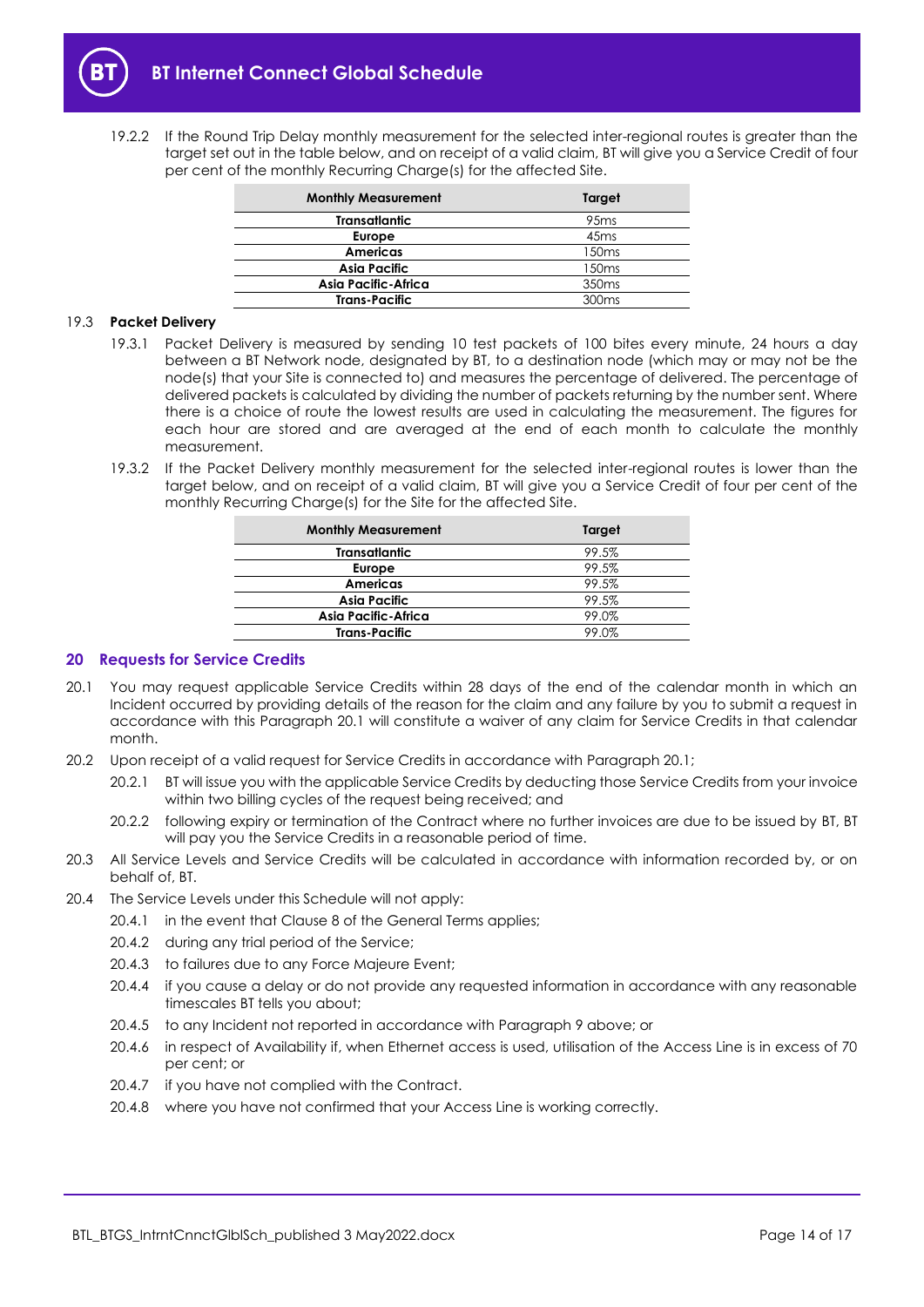

# <span id="page-14-0"></span>**Part D – Defined Terms**

#### <span id="page-14-1"></span>**21 Defined Terms**

In addition to the defined terms in the General Terms, capitalised terms in this Schedule will have the following meanings (and in the case of conflict between these defined terms and the defined terms in the General Terms, these defined terms will take precedence for the purposes of this Schedule):

"**Acceptance Tests**" means those objective tests conducted by you, which, when passed confirm that you accept the Service and that the Service is ready for use save for any minor non-conformities, which will be resolved as an Incident as set out Paragraph [7.3.1](#page-5-6) an[d 7.3.2.](#page-5-7)

"**Access Line**" means a Circuit connecting a Site to the BT Network.

"**Autonomous System Number**" or "**ASN**" means a globally unique number assigned by an Internet Registration Authority.

"**Availability**" means the period of time when the Service is functioning.

"**Availability Downtime**" means the period of time during which a Qualifying Incident exists as measured by BT in accordance with Paragraph [17.3.1.](#page-12-4)

"**Availability Service Credit**" means the Service Credit calculated at the Standard Availability Service Credit Rate or at the Elevated Availability Service Credit Rate as applicable.

"**Availability Service Level**" has the meaning given in in Paragraph [17.1.1.](#page-11-4)

"**Border Gateway Protocol**" or "**BGP**" means a network protocol designed to exchange routing and reachability information between autonomous systems.

"**BT Adjusted Customer Required by Date**" has the meaning given in Paragraph [7.4.1\(a\).](#page-5-8)

"**Burstable Bandwidth**" has the meaning given in Paragrap[h 3.5.](#page-2-2)

"**Business Hours**" means between the hours of 0800 and 1700 in a Business Day.

"**Circuit**" means any line, conductor, or other conduit between two terminals by which information is transmitted, and that is provided as part of the Service.

"**Contracted Maintenance Hours**" means the times during which BT will provide maintenance for BT Equipment, which will be Business Hours unless specified otherwise in the Order.

"**Cumulative Annual Availability Downtime**" has the meaning given in Paragraph [17.3.3.](#page-12-5)

"**Cumulative Monthly Availability Downtime**" has the meaning given in Paragraph [17.3.3.](#page-12-5)

"**Customer Committed Date**" has the meaning given in Paragraph [7.1.4.](#page-5-4)

"**Customer Contact**" has the meaning given in Paragraph [8.1.1.](#page-6-3)

"**Customer Equipment**" means any equipment including any Purchased Equipment and any software, other than BT Equipment, used by you in connection with a Service.

"**Customer Required by Date**" has the meaning given in Paragraph [8.4.1\(a\).](#page-7-2)

"**DAP**" means Delivered at Place as defined in Incoterms® 2010.

"**De-installation Charges**" means the charges payable by you on de-installation of the Service that will be equal to the then current rates for Installation Charges on the date of de-installation.

"**Domain Name**" means a readable name on an Internet page that is linked to a numeric IP Address.

"**Domain Name System**" or "**DNS**" means a hierarchical distributed naming system for computers, services or any resource connected to the Internet.

"**EFTA**" means European Free Trade Association.

"**Elevated Availability Service Credit Rate**" means the applicable rate as set out in the table at Paragraph [17.2.1](#page-11-5) for the relevant SLA Category.

"**Ethernet**" means a family of computer networking technologies for LANs.

"**EU**" means European Union.

"**Incident**" means an unplanned interruption to, or a reduction in the quality of, the Service or particular element of the Service.

"**Incoterms® 2010**" means the International Commercial Terms, which are a series of pre-defined commercial terms published by the International Chamber of Commerce and are a trademark of the International Chamber of Commerce.

**"Installation Charges**" means those Charges set out in the Order in relation to installation of the Service and/or any Purchased Equipment, Customer Equipment and/or BT Equipment as applicable.

"**Integrated Services Digital Network**" or "**ISDN**" means a set of communication standards for simultaneous digital transmission of voice, video, data, and other network services over the traditional circuits of the PSTN.

"**Internet**" means a global system of interconnected networks that use a standard Internet Protocol to link devices worldwide.

"**Internet Access Network Performance Report**" has the meaning given in Paragraph [2.5.1.](#page-1-5)

"**Internet Protocol**" or "**IP**" means a communications protocol for devices connected to the Internet that specifies the format for addresses and units of transmitted data.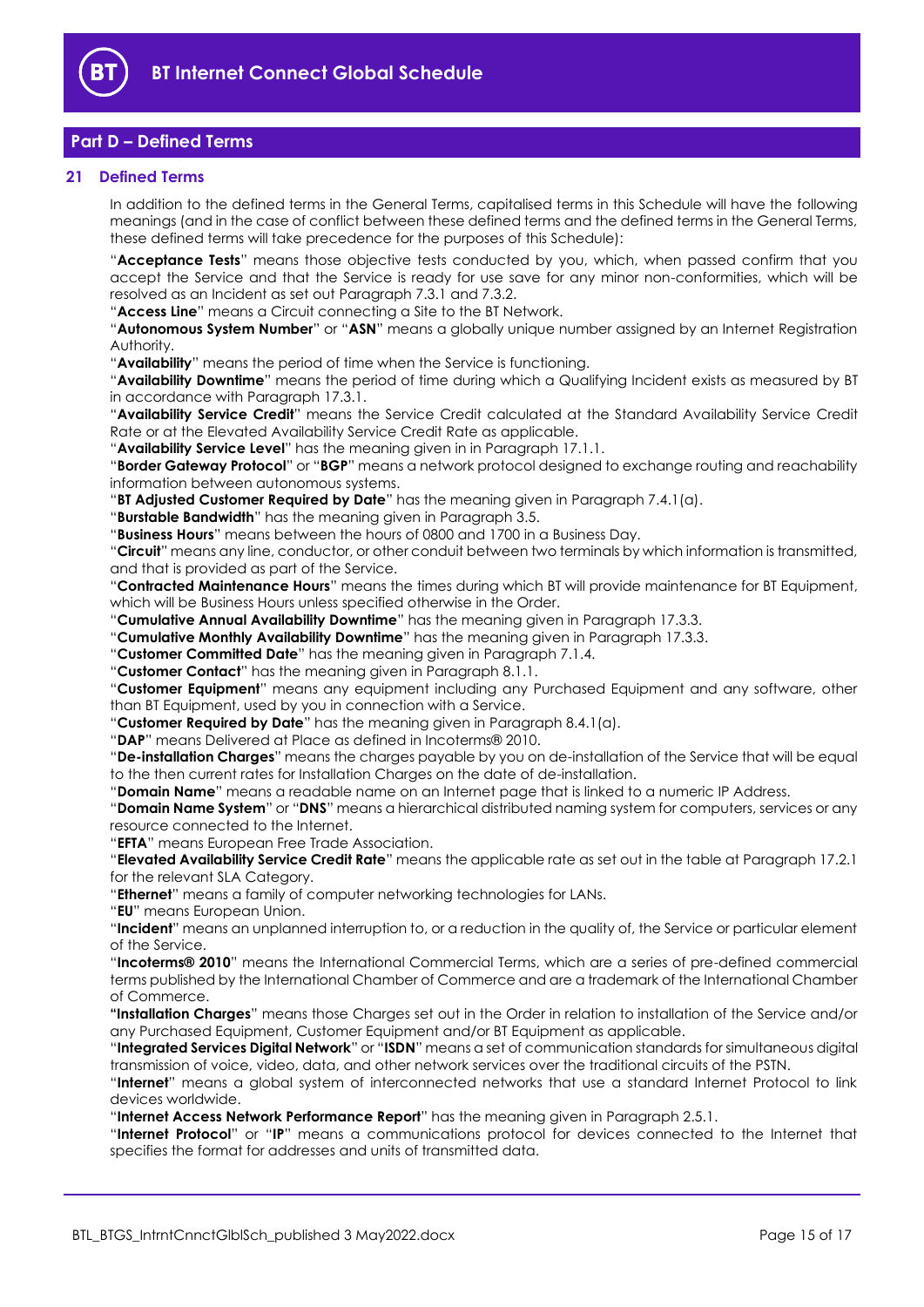

"**Internet Registration Authority**" means an internationally recognised organisation that logs the registered owners of Domain Names and manages Domain Name registries for the country or international community that it represents.

"**Internet Service Provider**" or "**ISP**" means an organisation that provides services for accessing, using, or participating in the Internet.

"**IP Address**" means a unique number on the Internet of a network card or controller that identifies a device and is visible by all other devices on the Internet.

"**IP Connect Global**" means BT's MPLS based data VPN service known as "**IP Connect Global**"

"**Leased Line Access**" means a dedicated Circuit from a Site to the nearest BT Network PoP.

"**Local Area Network**" or "**LAN**" means the infrastructure that enables the ability to transfer IP services within Sites (including data, voice and video conferencing services).

"**Local Contracted Business Hours**" means the times during which maintenance of any Access Line is provided, which will be Business Hours unless specified otherwise in the Order.

"**Managed Router**" means a Router provided by BT for use with the Service and which is BT Equipment.

"**Maximum Annual Availability Downtime**" has the meaning given in the table at Paragraph [17.2.1](#page-11-5) for the relevant SLA Category.

"**Maximum Monthly Availability Downtime**" has the meaning given in the table at Paragraph [17.2.1](#page-11-5) for the relevant SLA Category.

"**Minimum Committed Bandwidth"** means the subset bandwidth of the Port that will be used as the basis for calculating yourCharges each month for the Burstable Bandwidth Service Option (whether used or not).

"**Minimum Period of Service**" means a period of 12 consecutive months beginning on the Service Start Date, unless otherwise set out in an Order.

"**Monthly Charges**" means the monthly Recurring Charges for the Service and the sum of the Usage Charges for the three full previous months divided by three.

"**Multi-Service Access**" means the Service Option more particularly described in Paragraph [3.6.](#page-3-3)

"**Network Terminating Equipment**" or "**NTE**" means the BT Equipment used to provide the Service, either at the point of connection between the BT Network and the Access Line, or provided at the Site(s) for connection to the Network Terminating Unit.

"**Network Terminating Unit**" or "**NTU**" means the socket where your wiring, equipment or existing qualifying data service is connected to the Access Line.

"**On Time Delivery Service Credits**" means 4% of the Recurring Charges for the applicable Site, per day.

"**On Time Delivery Service Level**" has the meaning given in Paragraph [16.1.](#page-11-6)

"**Open Systems Interconnection**" means a conceptual model that characterises and standardises the internal functions of a communication system by partitioning it into abstraction layers according to the (ISO/IEC 7498-1) standard.

"**Packet Delivery**" means a measure of data successfully conveyed via the BT Network.

"**Planned Maintenance**" means any Maintenance BT has planned to do in advance.

"**Point of Presence**" or "**PoP**" means an artificial demarcation point or interface point between communicating entities where the entities build a connection with each other.

"**Port**" means the point where the Access Line is connected to the BT Network.

"**Private Autonomous System Number**" or "**Private ASN**" means when an Autonomous System communicates via BGP with a single provider. That is, the provider will not be visible on the Internet.

"**Provider Independent Resource**" or "**PIR**" means Internet resources (public IP Addresses and Public AS numbers) that have been given by an RIR to a customer and or an ISP to use.

"**PSTN**" means Public Switched Telephone Network, which is the concentration of the world's public circuit switched telephone networks.

"**Public Autonomous System Number**" or "**Public ASN**" means when an Autonomous System is exchanging routing information with other Autonomous Systems on the public Internet. That is, all routes originating from an Autonomous System are visible on the Internet.

"**Qualifying Incident**" means a Severity 1 Level Incident, except where any of the following events have occurred:

- (a) the Service has been modified or altered in any way by you, or by BT in accordance with your instructions;
- (b) Planned Maintenance;
- (c) you have performed any network configurations that BT did not approve;
- (d) an Incident has been reported and BT cannot confirm that an Incident exists after performing tests;
- (e) you requested BT to test the Service at a time when no Incident has been detected and/or reported;

"**Recurring Charges**" means the Charges for the Service or applicable part of the Service that are invoiced repeatedly in every payment period (e.g. every month), as set out in the Order.